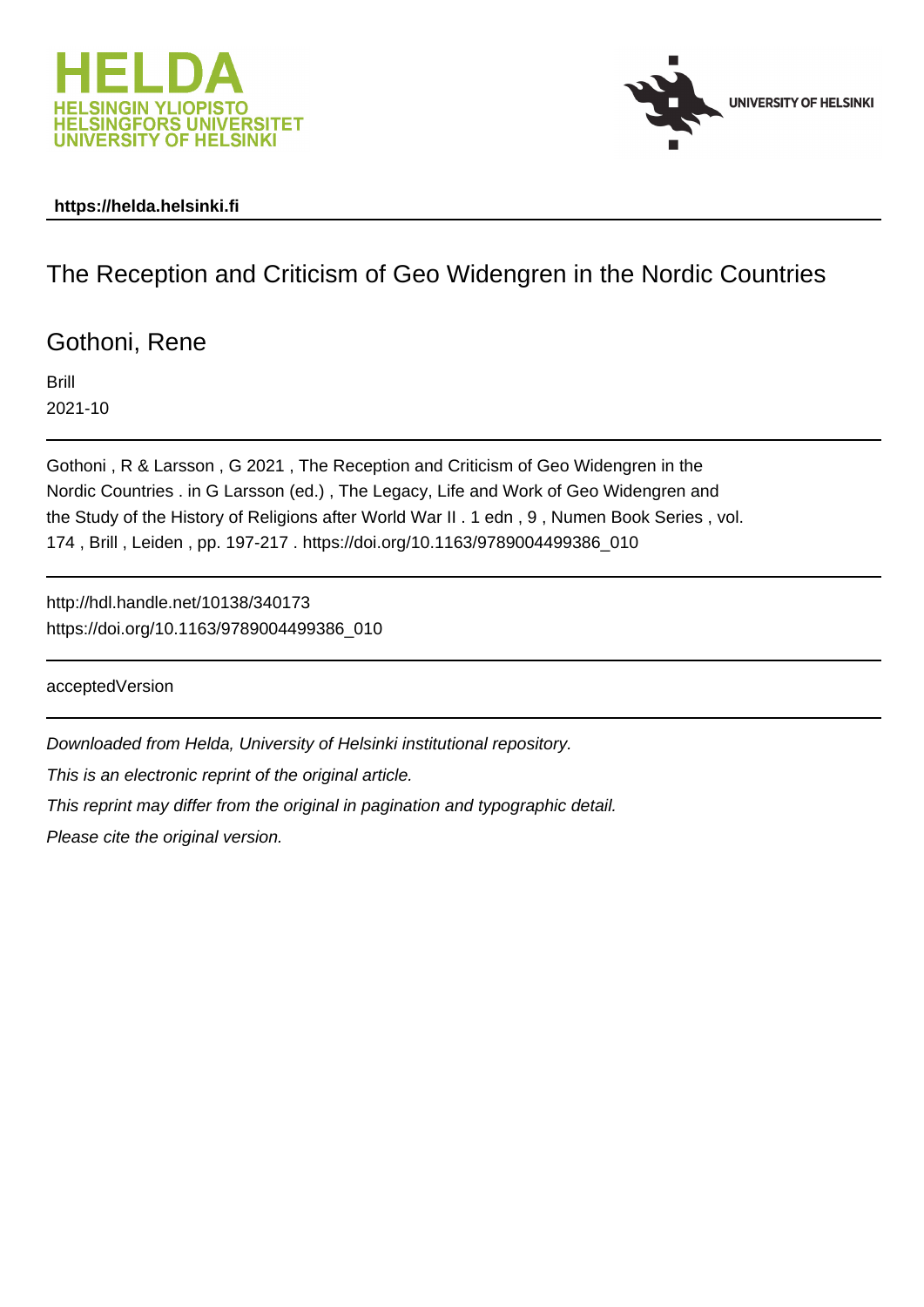# **The Reception and Criticism of Geo Widengren in the Nordic Countries: The Debate over the Origin of Religion**

René Gothóni, University of Helsinki

Göran Larsson, University of Gothenburg

#### **Introduction**

Many contributors to this anthology would agree that Professor Geo Widengren's main research in the field of the History of Religions concerned topics such as religious phenomenology, criticism of evolutionism, sacred kings and high gods. Although he also addressed other topics, such as Gnosticism, Islam and Mandeism, and sometimes lamented having been associated with these themes much too early in his career, they cannot be ignored in any survey of his importance as a historian of religions. At a workshop held in his honour at the University of Santa Barbara on 21-2 April 1972, Widengren referred to this fact by remarking:

It is understood that I [Geo Widengren] did not start my research work in the firm conviction that it had to be concentrated on culture contact, cultural influence and cultural continuity. Therefore, it is but natural that most of what I have written does not fall under such headings. On the whole I have tried, even if I have not been successful, to be an all-round historian of religion, including also phenomenology and psychology of religion into the sphere of my interests. But it was inevitable that I was concentrating more on some things than on other things. When I was a comparatively young professor, I got a label attached to my persona, and that label was: 'Anti-evolutionism, High-Gods and Sacral Kingship.' Well, I have struggled rather hard to get rid of that label.<sup>1</sup>

Although Widengren is arguably one of Sweden's best-known scholars internationally in the field of the History of Religions, his hypotheses, typologies and explanations were not always accepted outside Uppsala. Despite his engagement in the International Association for the

<sup>&</sup>lt;sup>1</sup> Geo Widengren, "Cultural contact, cultural influence, cultural continuity, and syncretism. Some views based on my previous work," in *Religious Syncretism in Antiquity. Essays in Conversation with Geo Widengren*, ed. Birger A. Pearson (Missoula, Montana: Scholars Press, 1975), 19.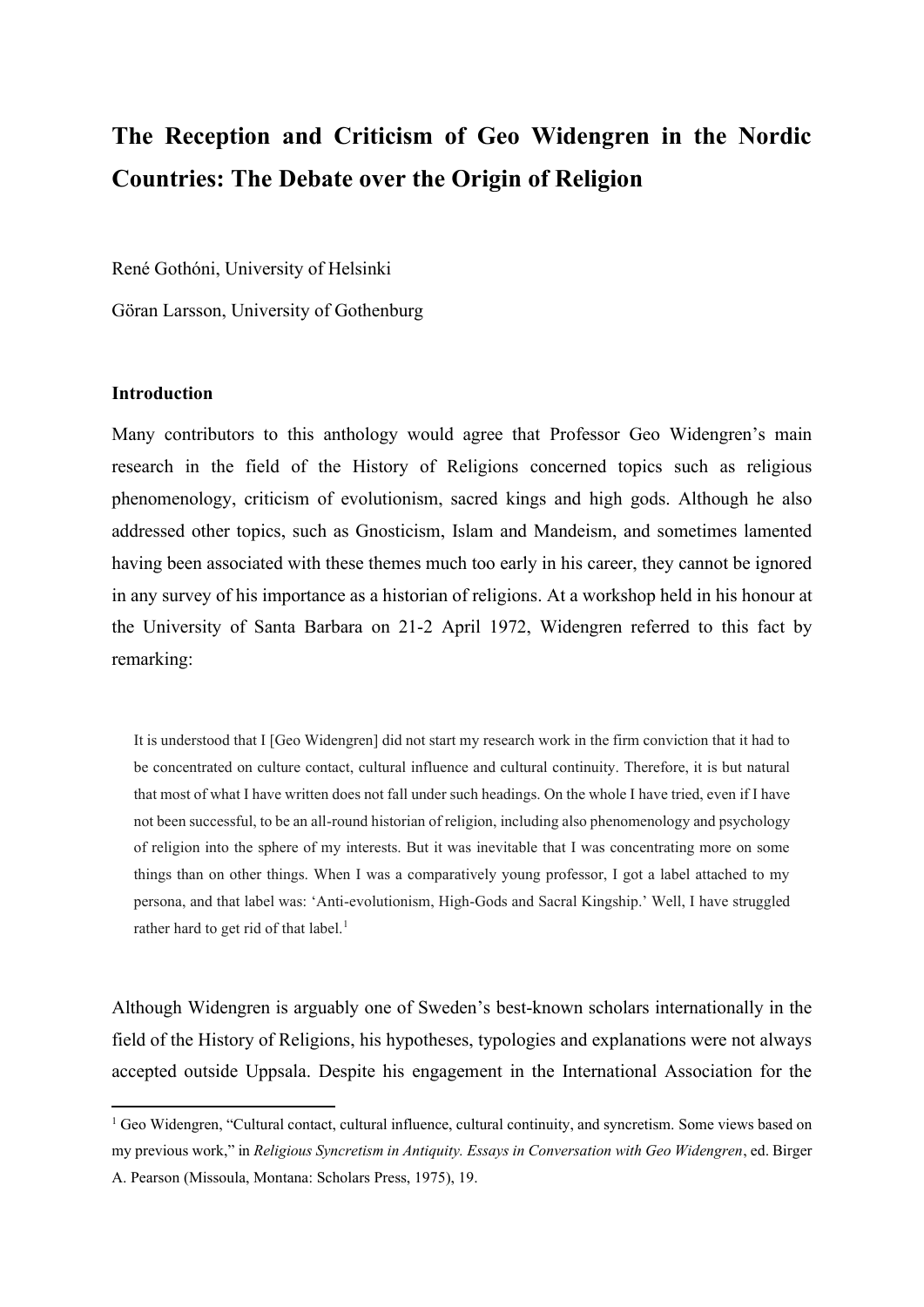Study of Religions (IAHR; until 1955 IASHR) right from the outset, his scholarly work was rarely reviewed or discussed outside Sweden.<sup>2</sup> Two noteworthy exceptions are his textbook *Religions värld* (first published in 1945<sup>3</sup>) and his contribution to the debate over evolutionism included in the book *Religionens ursprung*, <sup>4</sup> which is based on an English article published in the Swedish journal *Ethnos* in 1945<sup>5</sup> and partly translated into German in 1974.<sup>6</sup> As we will show in this chapter, these two publications provoked a public debate, especially in Norway and Finland.

Although Widengren was seldom afraid to voice his opinion on any matter that had to do with the study of religions, it is surprising that he seldom if ever addressed the explicit criticisms he received from Nordic colleagues, such as the Norwegian Biblical scholar and philologist Sigmund Mowinkel (1884–1965) and the Finnish ethnologist and scholar of religions Rafael Karsten (1879–1956). Since we argue that a study of how Widengren's research was received by his contemporary colleagues in the Nordic countries casts light on some of the theoretical and methodological assumptions that explicitly or implicitly underpin his research, we will discuss Karsten's extensive criticism of the two books of Widengren's we have already mentioned, *Religionens värld* ("The World of Religions") and *Religionens ursprung* ("The Origin of Religion").

Unlike other critics, such as the Swedish philologist and classist Martin P:son Nilsson (1874– 1967) and the Norwegian scholar, Mowinkel, previously mentioned, Karsten returned repeatedly to his criticisms of Widengren in reviews, books and articles, which call for a thorough analysis of his criticism. Therefore, the focus in this chapter is on the criticisms that Karsten voiced concerning Widengren's *Religionens värld* and *Religionens ursprung*.

Apart from addressing Karsten's criticisms, our aim is also to analyse how Widengren and Karsten differed in their respective approaches to the study of religion, and more specifically

<sup>&</sup>lt;sup>2</sup> Some important exceptions are included in the chapters in this volume.

<sup>3</sup> Geo Widengren, *Religionens värld. Religionsfenomenologiska studier och översikter* (Stockholm: Svenska kyrkans diakonistyrelses bokförlag, 1945).

<sup>4</sup> Geo Widengren, *Religionens ursprung* (Stockholm: Svenska Kyrkans Diakonistyrelses Bokförlag, 1946).

<sup>5</sup> Geo Widengren, "Evolutionism and the Problem of the Origin of Religion," *Ethnos*, Vol. 10, Nos. 2-3 (1945): 57–96.

<sup>6</sup> Geo Widengren, "Evolutionistische Theorien auf dem Gebiet der vergleihenden Religionswissenschaft," in *Selbstverständnis und Wesen der Religionswissenschaft*, ed. Günther Lanczkowski (Darmstadt: Wissenschaftliche Buchgesellschaft, 1974), 87–113.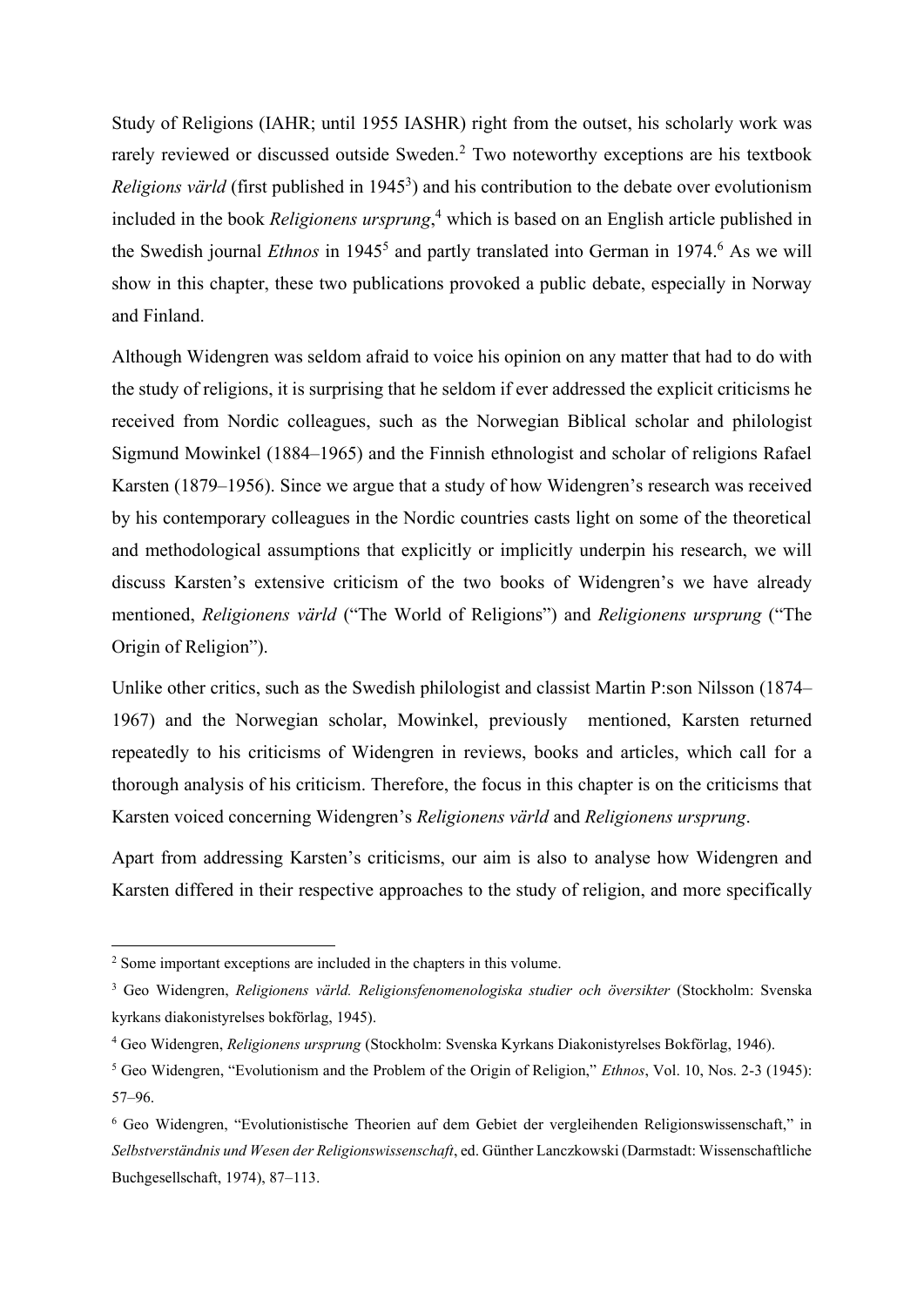to the importance of high gods and animism as the earliest stages of religion in human history. As our analysis unpacks the debate between Widengren and Karsten, it will be clear that their theories about high gods and animism offer two different, but in many ways similar and overlapping hypotheses about early religious history. Both explanations are also related to a discussion of evolutionism, a term that Karsten and Widengren understood differently and often used to label scholars with whom they disagreed.

Although we cannot go into his biographical details here, Karsten was an internationally renowned ethnologist and scholar of the study of religions, especially for his many books and articles on various aspects of religion based on his extensive field studies of Native Americans in South America.<sup>7</sup> Unlike Widengren, Karsten also had a strong interest in philosophy, as well as in the anthropology and sociology of religions. He was well prepared to discuss methodological issues that Widengren rarely addressed. In other words, Widengren was an archive and desktop scholar, whereas Karsten was a theoretician and a participant observer in the field. Whereas Widengren worked solely with texts, Karsten also included observations of human rituals and behaviour in real life.

Before analysing Karsten's criticisms of Widengren, we will provide a short presentation of Widengren's two books, *Religionens Värld* and *Religionens ursprung*. We will then continue by presenting Karsten's criticisms of Widengren before moving on to an analysis and contextualization of Karsten's and Widengren's positions on the origins of religion. The chapter closes with a conclusion.

#### **Religionens värld: the background**

Even though *Religionens värld* was written as an introduction and textbook on the comparative study of religions, it is without doubt one of Widengren's best known and possibly also one of his most widely read books. With its three editions (1945, 1953 and 1971) and translations into German (1969), Spanish (1976) and Italian (1984), it made an impression on several generations of historians of religion, and not only in Sweden and the other Nordic countries.

The first edition of the book was published only five years after Widengren had been appointed Professor in the History of Religion and Psychology of Religion at Uppsala in 1940. From the

<sup>7</sup> For a biography of Karsten, see Raili Gothóni and René Gothóni, *Rafael Karsten bland indianfolken i Sydamerika* (SFV:s biografiserie 15. Vasa: Svenska folkskolans vänner, 2018).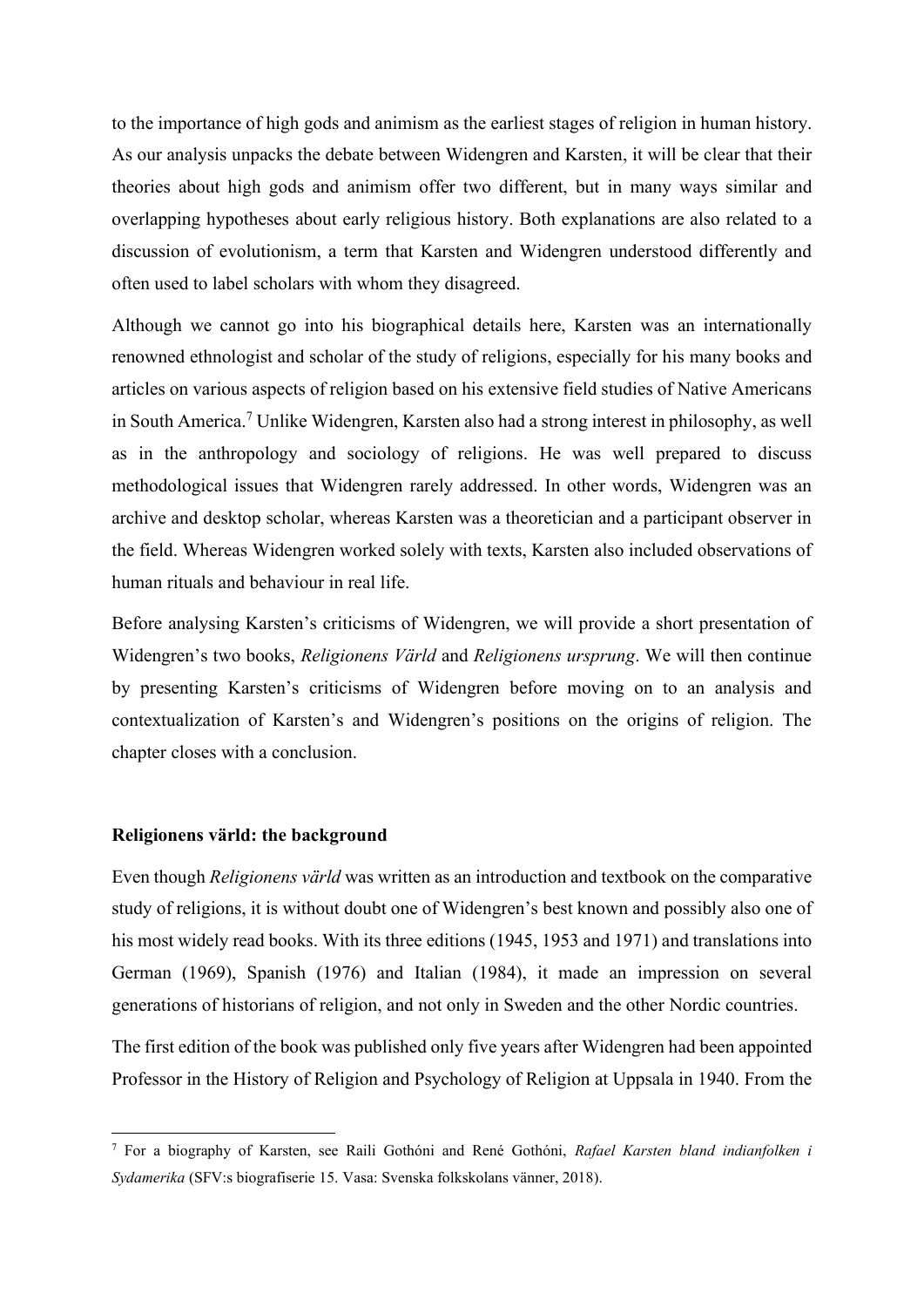preface to the 1945 edition, we know that it was Widengren's aim to write a state-of-the-art introduction in Swedish that could be read by both university students and the general public. The textbook includes chapters on myth, magic, rituals, totemism, sacred kingship, the phenomenology of religion and high gods. Over time, it underwent major changes, the different editions containing new chapters, rewritten sections, fresh introductions and some sections that were excluded from the later editions.

Many of the references in *Religions värld* are to Widengren's own publications. It is fair to state that the various editions of the book mirror his own research and interests. Without assessing the value of this specific book – we will return to this topic when we deal with Karsten's criticisms – it is evident that most students at Uppsala read the book in one of its editions from 1945 up until Widengren's retirement in 1973.

Although we do not have any data casting light on if and in what ways *Religionens värld* was used as a textbook at universities apart from Uppsala, $\delta$  its significance appears to have declined after Widengren's retirement. Nonetheless most if not all the contributors to this anthology testify to having read *Religionens värld* when they were fresh students and young scholars in the field of the History of Religions. It is therefore fair to say that the book and its specific outlook have had a great impact on how the History of Religions as an academic discipline was understood in the Nordic countries from the mid-1940s up until at least the mid-1970s.

When the book was first published in the mid-1940s, it stimulated several reviews in Swedish.<sup>9</sup> The overall impression is that *Religionens värld* was generally applauded as a groundbreaking study that should be read by anyone who wanted to take part in public debates about religion. In *Vår Lösen*, for instance, the reviewer Helge Ljungberg concluded:

The publication of *Religionens värld* is surely the most remarkable event in Swedish research in the History of Religion since Nathan Söderblom's work on the origin of the belief in God. The work is not popular science in a conventional sense – on the contrary, it is here and there rather laborious to find one's way

*Kvartalsskrift*, Häfte 4 (1945), 307–308.

<sup>&</sup>lt;sup>8</sup> The central role that *Religionens värld* played in the Faculty of Theology at Uppsala University from the mid-1940s can be substantiated via the so-called study handbooks that were given to new students. These study handbooks were called *Teologiska fakultetens studiehandboken gällande föreskrifter och studieplaner för fakultetens examina* and were printed on a regular (but not yearly) basis by Wretmans boktryckeri in Uppsala. <sup>9</sup> See, for instance, Alfred Haldar, "Recension av Geo Widengren: Religionens värld," *Kyrkohistorisk årsskrift* (1945), 376–380, and Sven Rodhe, "Recension av Geo Widengren: Religionens värld," *Svensk Teologisk*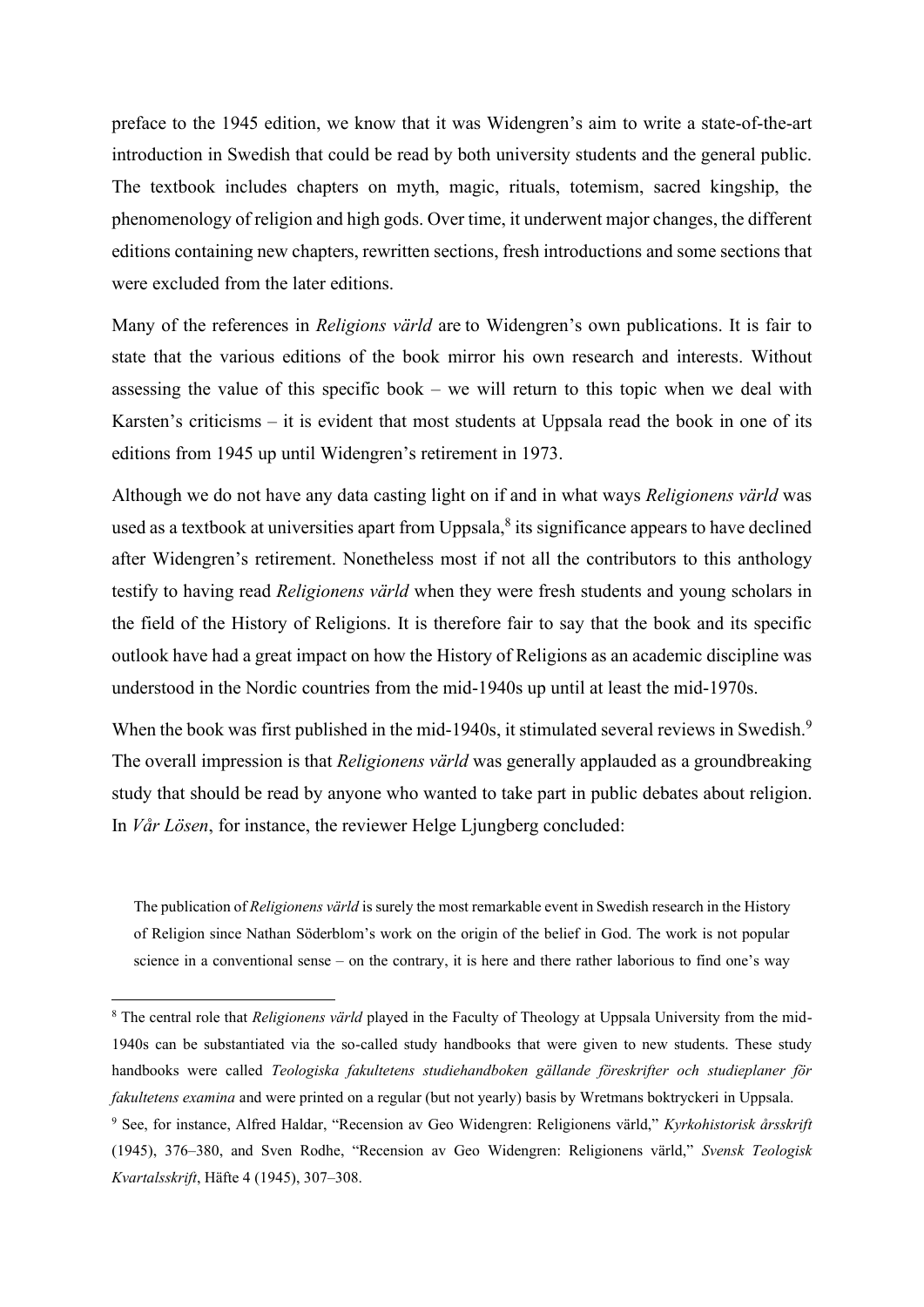through it – but the presentation throughout is clear and well arranged, and requires no previous knowledge of the history of religion. Everyone who at all wishes to discuss the basic questions in the history of religion first needs to make a thorough study of *Religionens värld*. Only then is he welcome to join the debate.<sup>10</sup>

Even though *Religionens värld* is presented as a textbook inspired by a phenomenological approach, it does not contain any references to continental philosophers like, for example, Edmund Husserl (1859–1938) or Immanuel Kant (1724–1804). Nor does Widengren include essential references to historians of religion like Gerardus van der Leuuw (1890–1950) or theologians like Rudolph Otto (1869–1937) when he addresses issues under the heading of phenomenology. Instead, he focuses more on scholars like Edward O. James (1888–1972), associated with the British Myth and Ritual school, and historians of religion like Rafaele Pettazzoni (1883–1959) and Claas Jouco Bleeker (1898–1983).<sup>11</sup>

Regarding the specific approach adopted in *Religionens Värld*, in 1942 Widengren had already published an article in the Nathan Söderblom (1866–1931) Association's journal, *Religion och Bibel*, in which he defines what he meant by this phenomenological approach to the study of religions. In this publication, he writes:

The phenomenology of religion is the study of religion in its different manifestations. It is on the contrary not a science of the manifestations of the religions. . . This is the line of demarcation between the history of religion and the phenomenology of religion. The history of religion in its narrow sense studies the life and evolution of individual religions, while phenomenology deals with religious life in all its phenomena, which may appear in one or the other religion.<sup>12</sup>

<sup>10</sup> Helge, Ljungberg, "Recension av Geo Widengren: Religionens värld," *Vår Lösen*, Årg. 36, Nr. 6–7 (1945): 248-XX.

<sup>&</sup>lt;sup>11</sup> On the influence of phenomenology on the history of religions, see, for instance, Ingvild Sælid Gilhus, "The Phenomenology of Religion and Theories of Interpretation," *Temenos: Nordic Journal of Comparative Religion*, Vol. 20 (2012), 26–39. For an outline of Widengren's understanding of phenomenology, see, for instance, W.O. Carver, "Reflection on Geo Widengren's phenomenological method," *Scriptura*, 2 (1986), 21–39. Like Widengren, Pettazzoni and Bleeker played crucial roles in the foundation of the International Association for the Study of Religions (IAHR; until 1955 IASHR) and its journal *Numen.* See, for instance, Geovanni Casadio, "NVMEN, Brill and the IAHR in Their Early Years: Glimpses at Three Parallel Stories from an Italian Stance," in *NVMEN, the Academic Study of Religion, and the IAHR*, eds Armin Geertz and Tim Jensen (Leiden & Boston: Brill, 2016): 303-348. See also Jensen and Fujiwara's chapter in this volume.

<sup>12</sup> Geo Widengren, "Religionshistoria och religionsfenomenologi," *Religion och Bibel*, 1 årgången (1942): 21–25.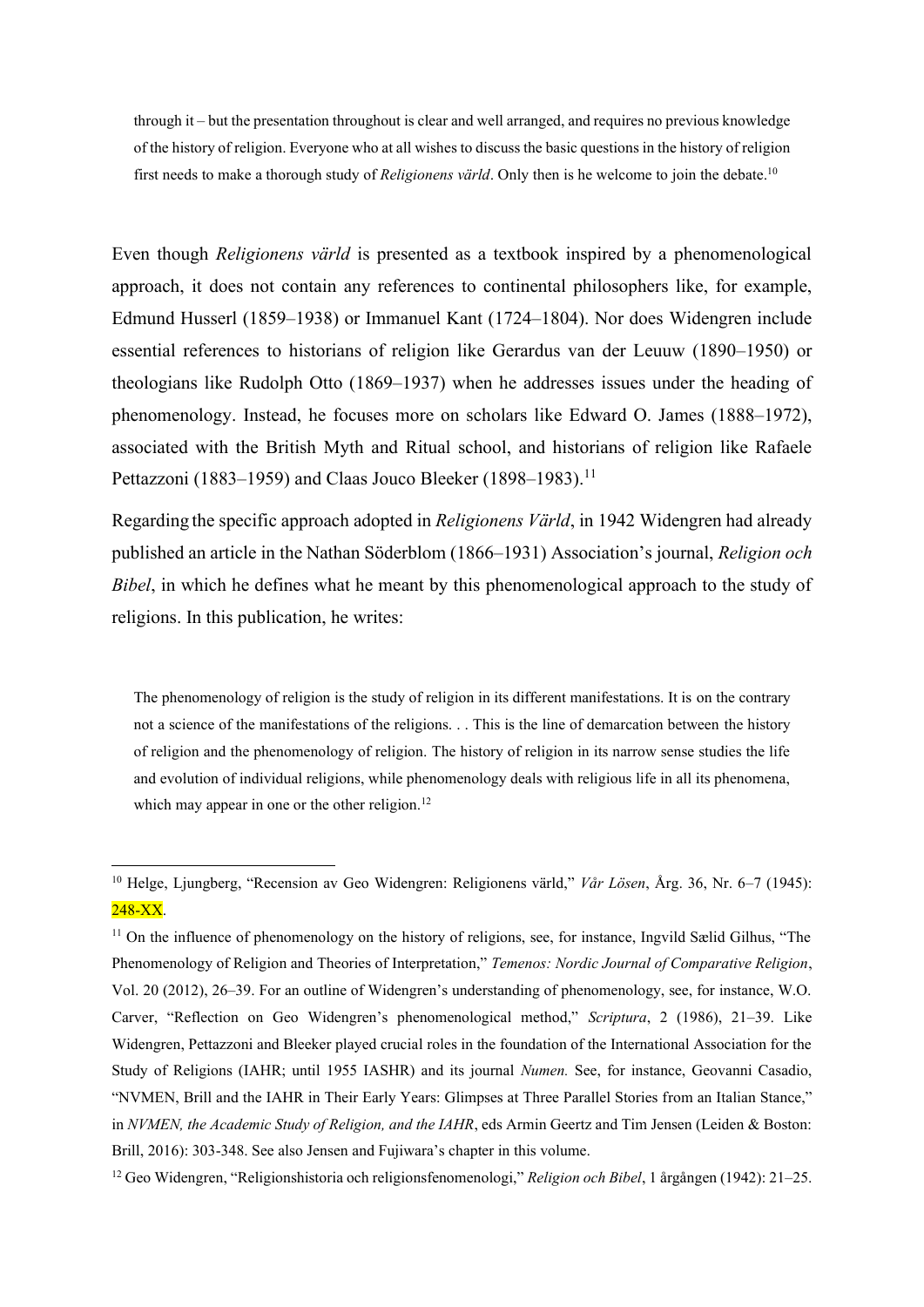Without going into details, the difference between a so-called phenomenological approach and the "ordinary" historians of religion approach is a matter for discussion, something Widengren also admits. One could easily argue that the overarching aim of *Religionens värld* is to provide an overview of the history of religions and to create typologies for classifying and comparing religious phenomena. In order to do so it is necessary to make classifications and categories to sort out the different "phenomena" that, according Widengren, belong to the category of religion.

Widengren's heuristic method unfolds in the chapters in *Religionens värld* that deal with various topics or phenomena, such as magic, rituals and holiness. Like most other scholarly works in the History of Religions at that time, Widengren's book does not contain any methodological discussion (see, for instance, Jan Hjärpe's chapter in this volume). As a result, it is difficult if not impossible for the reader to evaluate which data were included in and excluded from the textbook. This weakness has perpetually evoked critical comments on *Religionens värld*, being among the points stressed by the Norwegian exegete and philologist Sigmund Mowinkel in his review of the book. Mowinkel wrote sarcastically that the selection process and analysis were unclear because they were driven by Widengren's personal tastes and preferences, rather than by objective criteria and a thorough methodology.<sup>13</sup> The Finnish scholar Rafael Karsten voiced similar criticisms. Before we turn to his criticism, it is first necessary to say something about the book that Widengren wrote subsequently, *Religionens ursprung*.

#### **Religionens ursprung: the background**

After the publication of *Religionens värld*, Widengren felt it necessary to defend himself against some of the criticisms he had received and to address the challenge presented by socalled evolutionist explanations in the History of Religions. The focus of this specific book is the origins of religion, a topic that was closely related to theories on topics such as *animism* and *mana*. Contrary to these theories, which Widengren dismissed as evolutionary hypotheses,

<sup>13</sup> Sigmund Mowinckel, "Heime og ute: En ny religionsfenomenologi. Recension av Geo Widengren: Religionens värld," *Norsk Teologisk Tidsskrift*, Hefte 1 (1946): 181–192.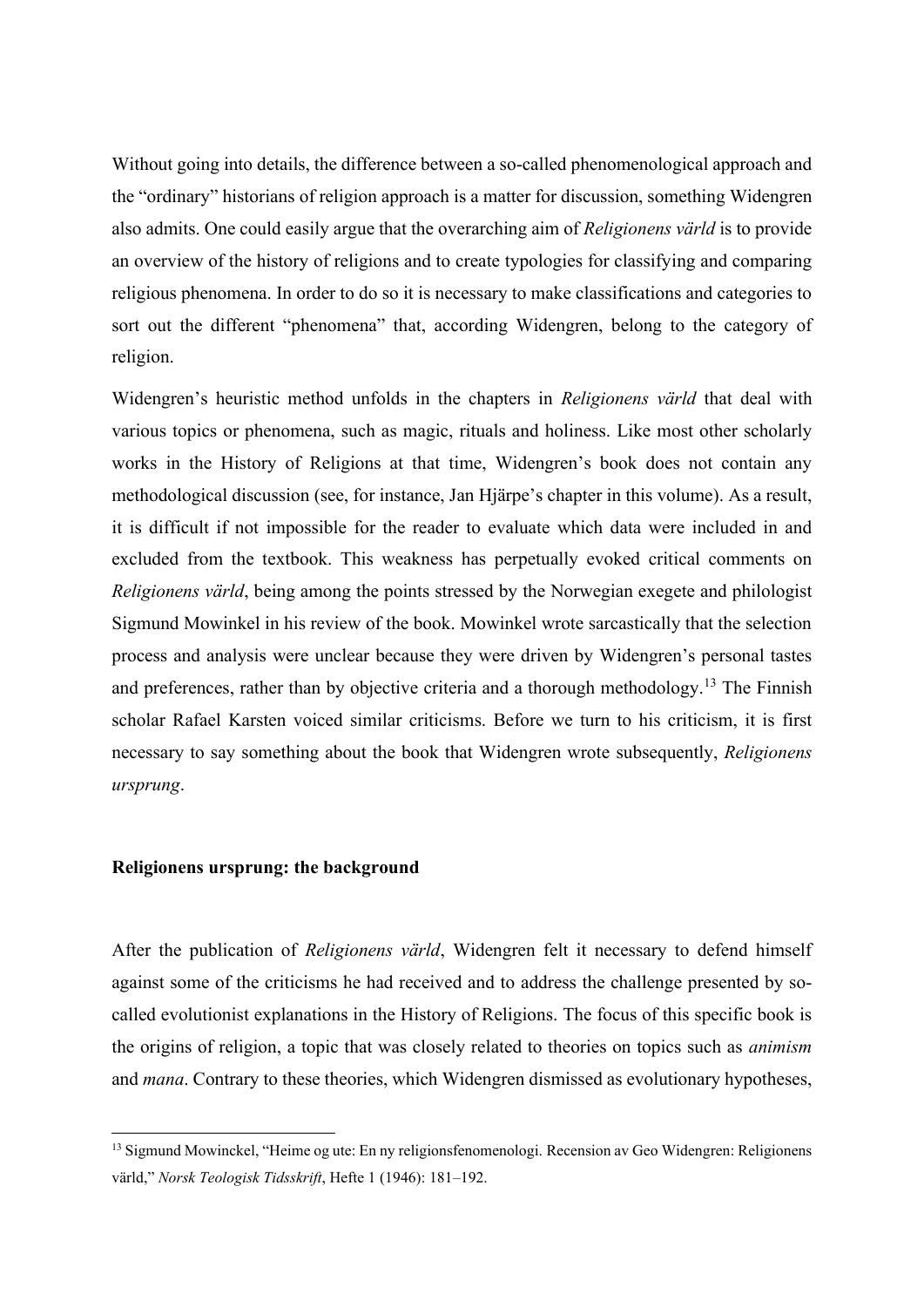Widengren proposed his own explanation for the origins of religion, namely the belief in a high god.

In his criticisms of what he regarded as evolutionist theories, it is clear that Widengren had been influenced by his teacher and supervisor Tor Andræ (1885–1947), a Swedish expert on Islam and specifically on the life of Muhammad (on Andræ's importance to Widengren, see Hjärpe's chapter in this volume). However, Widengren had also been influenced by the Russian-born American anthropologist and sociologist Alexander Goldenweiser (1880–1940), whom he frequently refers to in *Religionens ursprung*. Like Goldenweiser, Widengren was sceptical of what he considered to be static evolutionary schemas. Both believed that historical and anthropological studies had clearly demonstrated the impossibility of defending evolutionist explanations.

Instead of stressing the uniformity and parallelism of evolutionism (i.e. that all cultures have to pass through the same developmental stages and must evolve in similar ways), it was necessary to take into account the contradictions, internal variations and importance of outer forces when assessing cultural developments. It is elucidating to read Goldenweiser's belief that one academic guild had been more or less immune to evolutionist theories, namely the historians. For Widengren, history and philology were fundamental and indispensable cornerstones of all solid academic work, and it is therefore likely that he appreciated Goldenweiser's conclusions on this matter. On this specific point, Goldenweiser claimed that:

Of all social scientists the historian proved most nearly immune to evolutionism, for they knew the facts. They were accustomed to deal with series of successive events, and as their experience did not tally with evolutionism, they proceeded for the most part to ignore it. Had the evolutionists been historians rather than amateur anthropologists, the classical theory of social evolution would probably not have progressed beyond its early phases.<sup>14</sup>

In line with the quotation above, criticism of evolutionism became the central theme of Widengren's *Religionens ursprung*. As noted earlier, this book was first written as a lengthy essay in English, published in the Swedish journal *Ethnos*. Later he translated it into Swedish

<sup>14</sup> Goldenweiser, Alexander, "Evolution, Social," in *Encyclopaedia of the Social Sciences*, ed. Edwin R. A. Seligman. New York: The Macmillan Company, 1931, 661.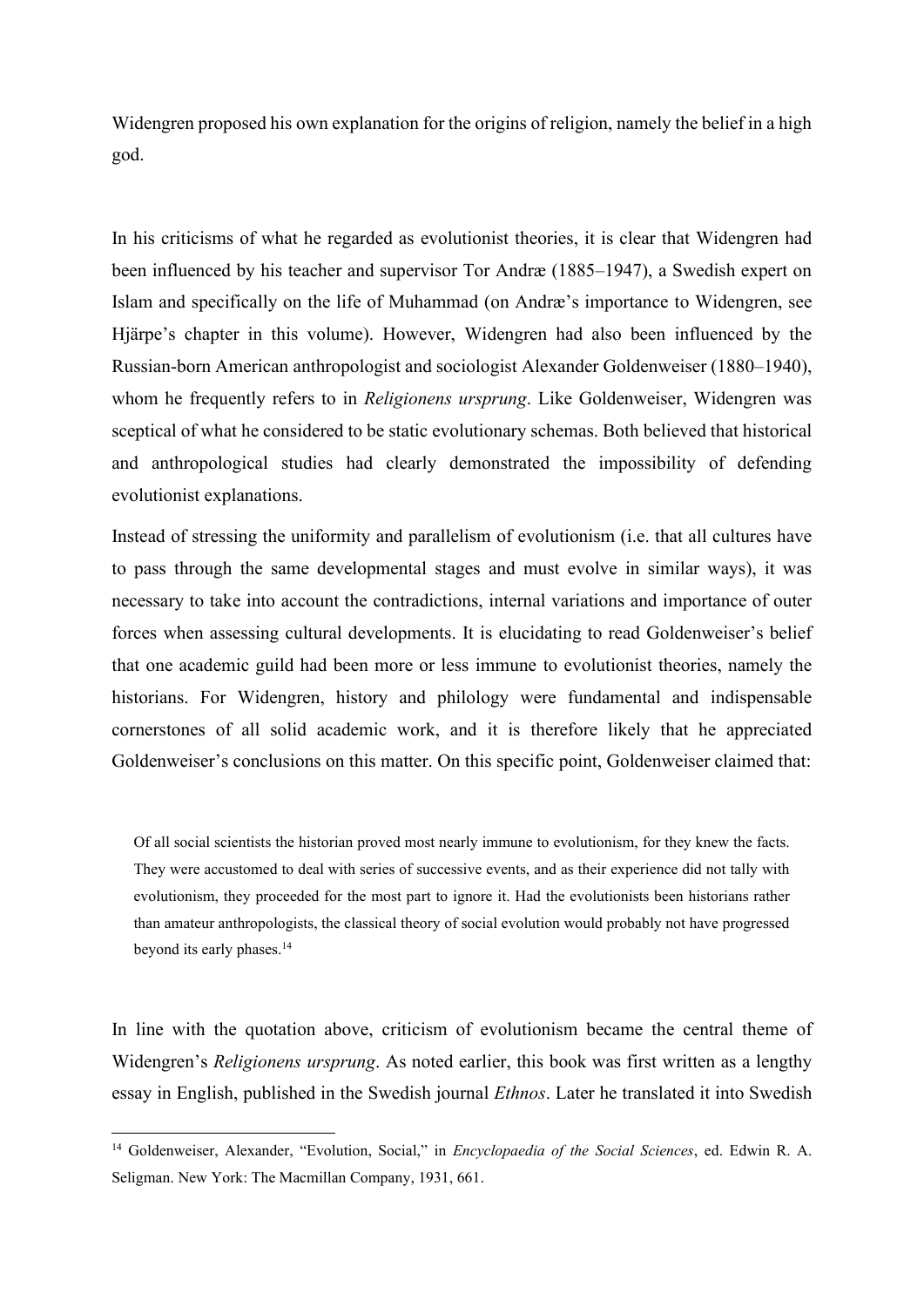to challenge the evolutionist theories that, he felt, had become popular among Swedish scholars. In all its complexity it is, among other things, a fierce attack on Professor Martin P:son Nilsson and his study of classical religions in ancient Greece.<sup>15</sup>

In *Religionens ursprung*, Widengren accused Nilsson of advocating the theory that all civilizations have evolved according to a static schema ascending from the lowest to the highest. According to Widengren, theoreticians like Edward Burnett Tylor (1832–1917) and Sir James Frazer (1854–1941), who base their readings of the past explicitly or implicitly on evolutionist schema, have had a devastating impact on a number of scholars, including in the Nordic countries. Widengren argues that those who advocate a static transition from the lowest to the highest and who hold that all civilizations most go through the same stages to develop and evolve have missed the complexity that also exists within and among so-called primitive civilizations.

While labelling several international and Nordic scholars evolutionists, especially for their attempts to find the earliest stages of religion known to humankind, Widengren proposes his own conception of the origin of religion. According to him, it is the belief in a high god that is the earliest and optimum explanation for all religions coming into being, and not contemporary theories involving, for instance, magic, mana or animism.<sup>16</sup> In his presentation of the evolution of religion, and specifically of belief in a god, Widengren argues for a three-stage evolution from a belief in a high god to pantheism and polytheism, and then on to monotheism.

The evolutionists, on the other hand, conceived of religion as evolving from animism to polytheism and then in some cases to monotheism. The three-stage structure of these different versions is more or less the same. The crucial difference lies in the content of the structure, namely whether the origins of religion can be found in belief in a high god or in a beliefs in spirits. The fact that his own suggestion (i.e. the high god theory) also can be read as a form of evolutionism in that it claims that a belief in a high god exists among all religious traditions did not strike Widengren as a problem. This is obviously one of the major weaknesses in *Religionens ursprung*, which Widengren's critics also noticed.

<sup>&</sup>lt;sup>15</sup> The conflict between Widengren and Nilsson is present in the correspondence between Pettazzoni and Widengren, see Letter 31-33 included in the appendix of this volume.

<sup>&</sup>lt;sup>16</sup> On this matter, see, for instance, Göran Larsson, "It's Not Mana, It's High Gods! Another Conceptual History or Another Explanation, but a Similar Problem," *Method and Theory in the Study of Religion*, Vol. 21, Issue 4–5 (2019): 447–456.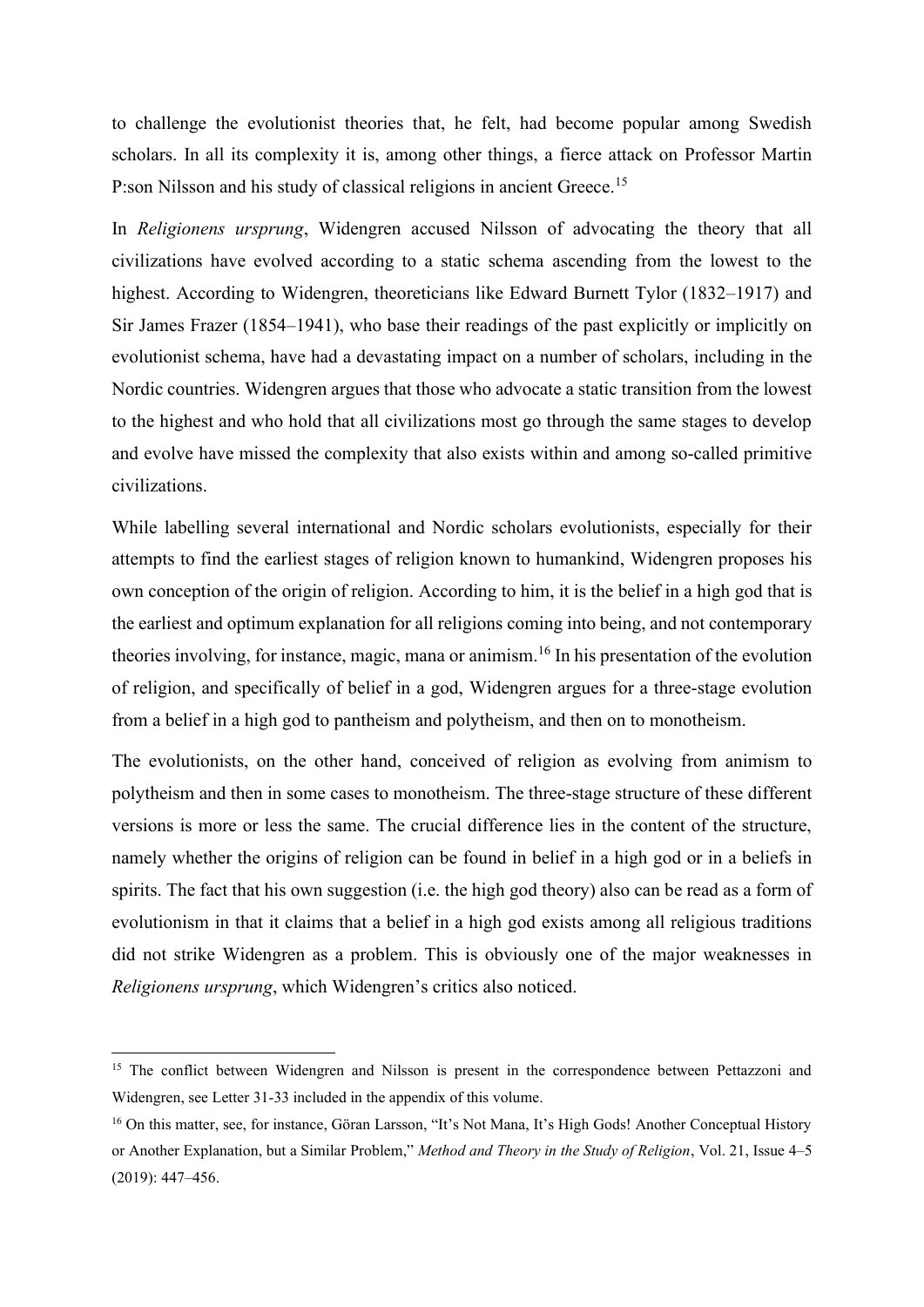#### **Straw men and weak methods: Karsten's criticism**

As previously noted, Widengren's *Religionens ursprung* could easily be read as a full-blown attack on a number of Nordic and international scholars. Most of those whom Widengren addressed in this particular publication had died long before the book was published, and those who were alive did not care to reply, irrespective of the fact that the original text was first published in English and then translated into German.

As far as we know, neither the English article in *Ethnos* nor the German essay provoked any debates outside of the Nordic countries. They are rarely if ever quoted in studies of evolutionism or the History of Religions. Compared to the English and German editions, however, some responses were ventured by Nordic scholars, notably by the Finnish Rafael Karsten, at that time Professor of Practical Philosophy in the Faculty of Arts at the University of Helsinki.

From our previous discussion it should come as no surprise that Widengren and Karsten completely disagreed on how to explain the origin of religion. According to Widengren, Karsten was among those scholars who argued that, in the earliest civilizations, the only form of religion was a belief in spirits, which in some cases was then elevated into a belief in gods. Consequently, Karsten positioned himself as a follower of Tylor and his animistic theory, thereby neglecting the function of a high god among the so-called "primitive civilizations", precisely the area of research Widengren considered his field of speciality.<sup>17</sup> Likewise, as we shall argue, Karsten was not impressed by either Widengren's research or his explanations.

Whereas we know that Widengren had already made an acquaintance with Karsten's theories and explanations as a student under the guidance of Tor Andrae at Stockholms högskola in the 1930s,<sup>18</sup> Karsten first showed an interest in Widengren's research when he reviewed the books *Religionens värld* and *Religionens ursprung* in a lengthy essay published in *Finsk Tidskrift* (1947).<sup>19</sup> In his book *Stridsfrågor inom den moderna sociologin och religionsvetenskapen*,

<sup>17</sup> See, for instance, Geo Widengren, *Hottgottglauben im alten Iran. Eine religionsphänomenologische Untersuchung* (Uppsala: Uppsala Universitets årsskrift 1938:6).

<sup>18</sup> Geo Widengren, *Tor Andræ* (Uppsala: J. A. Lindblads förlag, 1947), 159.

<sup>19</sup> Rafael Karsten, "Modern nordisk religionsvetenskap," *Finsk Tidskrift*, 141:1 (1947): 15–30.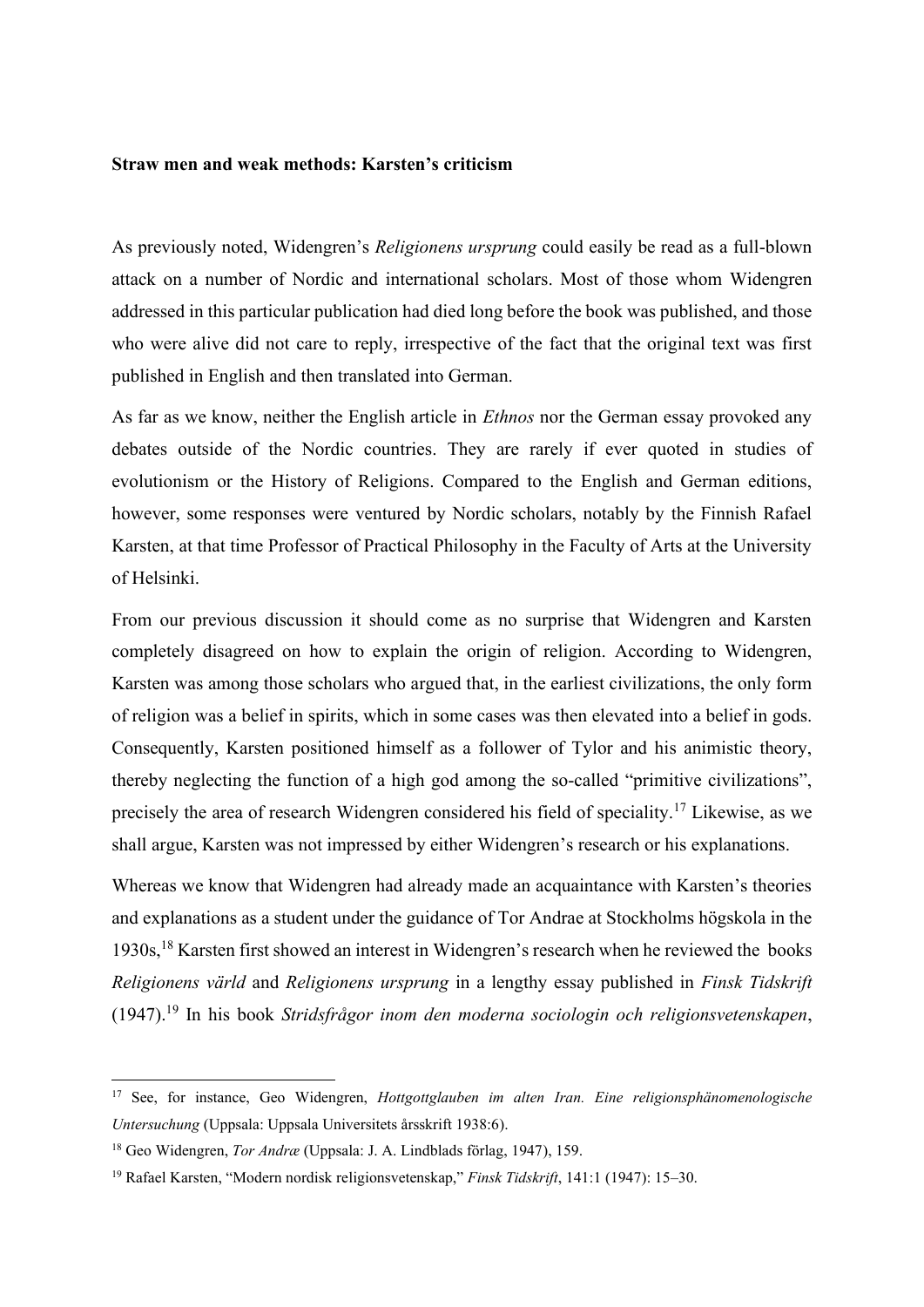published later the same year, he further elaborates and clarifies three critical comments on Widengren's work, namely his anti-evolutionist attitude, his conception of indigenous people's belief in high gods and his theory of the origin of religion.<sup>20</sup>

To understand Karsten's fierce criticisms of Widengren's two books, one needs to know that the evolutionist and anti-theological position had been a cornerstone right from the beginning of his academic career. His quest at the very end of his essay clearly reflects his own vantage point. He asks:

…how long will it take before the study of religions is relieved from the tutelage of theology, before it will evolve into a positive science of [empirical] experiences, where theories are elaborated on the basis of real ethnological and historical knowledge, according to a critical method and above all – without any tendency.<sup>21</sup>

Given this attitude, it is not surprising that Karsten dismisses the quality of Widengren's books. Indeed, he gives them no credit at all as scholarly works and belittles them as belonging to the genre of popular science or even normative theology.

According to Karsten, Widengren's anti-evolutionist position is outdated and biased. For instance, Widengren had neglected to pay attention to contemporary research on evolutionist theories that pleaded for more nuanced descriptions of human evolution. Therefore, Karsten disparaged him for selecting only those theories that suited his purpose and argued that Widengren had failed to live up to his own criteria for qualitative research. According to Karsten, Widengren's presentations also suffer from weak and unclear definitions, making it hard for any reader to understand the arguments. Karsten writes:

Let us take a closer look at what Widengren means by 'evolutionism'. In the first chapter of *Religionens ursprung* he tries to answer this question, but the answer is so completely perplexing that it is obvious that the author did not really know himself what he meant by that word. The picture Widengren paints of the phenomenon is strangely bewildered and contradictory. With a free hand he draws the ghost of 'evolutionism' on the wall and then attacks his own imaginary picture without asking who is really hit by

<sup>20</sup> Rafael Karsten, *Stridsfrågor inom den moderna sociologien och religionsvetenskapen* (Helsingfors: Söderström 1947): 83–123.

<sup>21</sup> Karsten, "Modern nordisk", 30.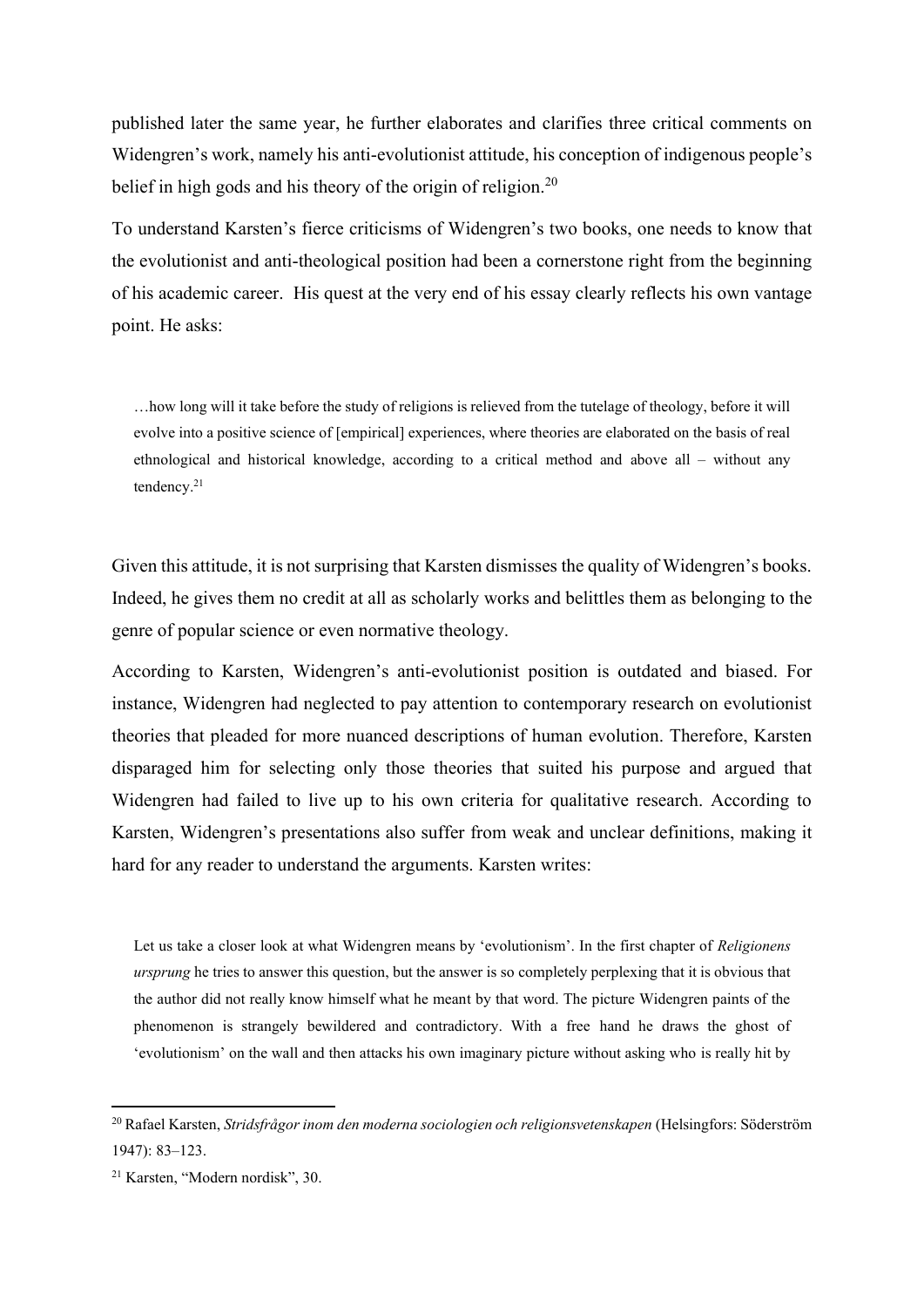this criticism, and apparently without realizing that he himself, or the school he represents, is struck thereby.<sup>22</sup>

According to Karsten, Widengren confines himself to referring to scholars who support his own reading of the history of humankind, rather than addressing scholars and theories that argue a different conclusion with the aim of finding better arguments for his own theories. By revealing Widengren's eclectic reading, Karsten dismisses him as a serious scholar and denounces him for creating a false straw man that suits his own purposes. He concludes:

In his criticisms, Widengren completely disregards the concept of 'evolutionism' [and] embraces the conviction that in the early history of humankind an evolution from lower to higher stages took place embodying a number of different and highly divergent trends of opinion. To lump all advocates of the theory of evolution together will simply not do. Therefore, Widengren's controversy over the evolutionists' main points is merely a waste of effort.<sup>23</sup>

However, to understand Karsten's review of Windengren's books, one also needs to acknowledge his disappointment that Widengren almost totally ignored his own studies, *The Origin of Worship: A Study of Primitive Religion* (1905) and *Inledning till religionsvetenskapen* (1928). Karsten's doctoral thesis, *The Origins of Worship*, is based on an extensive reading of studies on the origins of religion at the British Library in 1903 and 1904. During these formative years, Karsten adopted his evolutionist standpoint from his teacher and mentor Edvard Westermarck (1862–1939). The fact that Widengren wanted to free himself from what he considered "rigid evolutionistic schema" was like a red rag to a bull for Karsten:

In his work *Religionens ursprung*, where Widengren is pleased to mention my name only in passing, he gives me to understand that my conception of primitive religion belongs to the past, is utterly out of date, and is already for that reason hardly worth anyone's attention.<sup>24</sup>

<sup>22</sup> Karsten, *Stridsfrågor*, 101–102.

<sup>23</sup> Karsten, *Stridsfrågor*, 104.

<sup>24</sup> Karsten, "Modern nordisk", 16–17.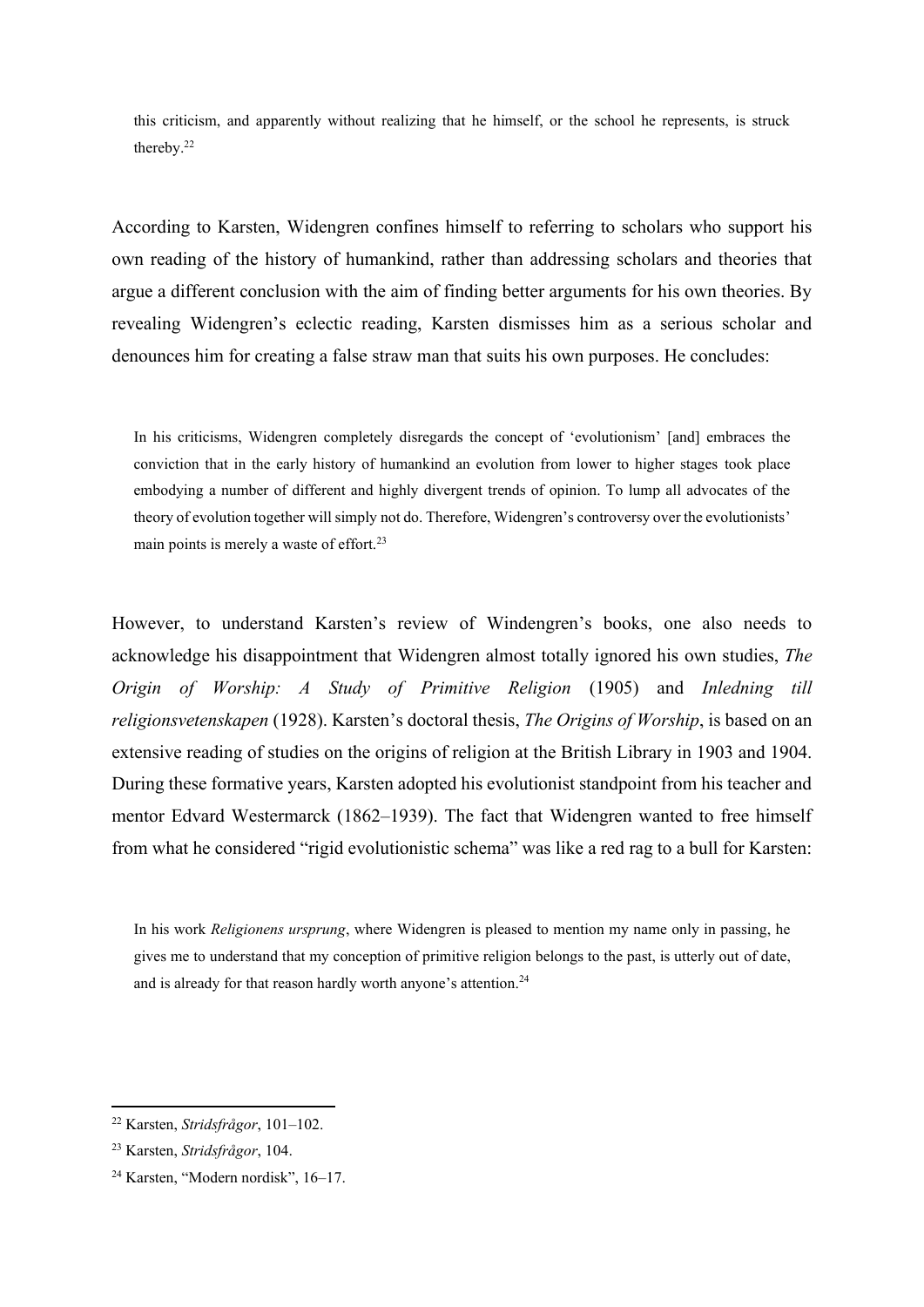According to Karsten, it is apparent that Widengren's anti-evolutionist position originates from his Catholic colleague Pater Wilhelm Schmidt (1868–1954), whose thesis on the "primitive High God" is simply a variation on the perpetually re-emerging nineteenth-century theory of a primitive monotheism.<sup>25</sup> When Widengren was a doctoral student, he attended the Olaus Petri lectures given by Schmidt in 1936. Later, in his biography of his supervisor Tor Andrae, he testified that Schmidt's lectures were of great importance for him. It is no surprise, then, that Schmidt is mentioned in *Religionens värld*. 26

Yet another characteristic feature of Widengren's study is that he does not present any arguments of his own, but confines himself to referring to other scholars, especially Herbert Spencer (1820–1903) and his so-called comparative method, also used by his followers, according to Karsten.

Moreover, Karsten discloses a link between anti-evolutionism and the theologians' antipathy towards studying the religions of the world in that they conceive of the concept of evolution mainly in relation to Darwin's ideas. Here again we find Schmidt's hypothesis of stages (*Stufen*), which have evolved uniformly in the various cultures from lower to higher, more or less according to a uniform schema, according to Karsten.

From the history of ideas, we know that in the late nineteenth and early twentieth centuries there was a relentless search for the origins of various phenomena. Naturally, the theologians sought for the origins of monotheism, which, according to Karsten, resulted in their favourite theory of the monotheistic high god. Contrary to the conceptions of Schmidt, Widengren and the school of cultural history, Karsten argues that no indigenous people, culture or religion has survived in its original form. Modern science now calculates the ascent of humans and religions much further back in prehistorical time. Even the most "primitive" people have a long history. Consequently, Karsten argues that it is absurd to think that culture and religious beliefs have survived unchanged over hundreds of thousands of years.<sup>27</sup>

This is one of the reasons why Karsten, in his study *The Origins of Religion* (1935), reluctantly uses the word "primitive". To his disappointment, Widengren does not even mention this study in his books, where Karsten thoroughly analysed Robert R. Marett's (1866–1943) "preanimistic" concept of *mana* in the context of Native Americans in South America. Karsten

<sup>25</sup> Rafael Karsten, "Teorin om >>urmonoteismen<<," *Finsk Tidskrift* 141:1(1948): 254-255.

<sup>26</sup> Widengren, *Tor*, 199.

<sup>27</sup> Karsten, "Modern nordisk", 24.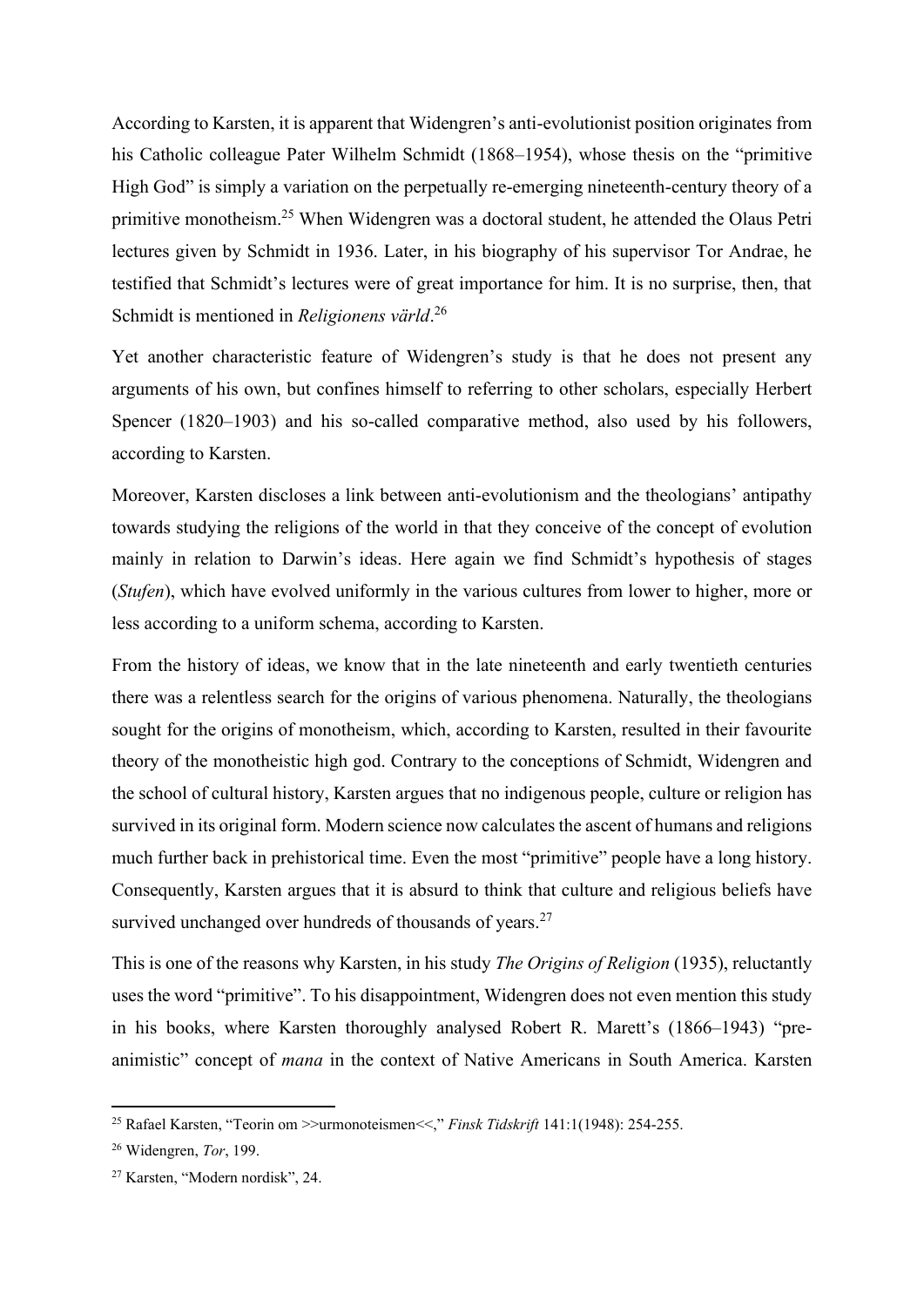concludes that the *mana* concept is based on a theory of pre-animism, though there is no ethnological material to support this hypothesis.

Besides his criticisms of Widengren's theoretical suggestions, based on his own anthropological research, Karsten did not find any evidence to confirm Widengren's notion of belief in a high god. Karsten is mightily surprised when Widengren states that:

Furthermore, as a religious-historical phenomenon, the belief in a celestial god is a characteristic of a myriad of historically given religions. In fact, this phenomenon is so universal that in many places in this phenomenon one sees the essential content of all faith in God at certain undeveloped stages.<sup>28</sup>

No wonder, then, that Karsten disagrees with Widengren's statements that the origin of most if not all religions is a belief in a high god. According to Karsten, there is only one explanation for Widengren emphasizing this hypothesis – he is a crypto-theologian. Resembling the ideas of the Catholic scholar Wilhelm Schmidt, who had a decisive influence on a number of scholars in Uppsala, especially after his Olaus Petri Lectures, the belief in high gods fits nicely with a belief in Christianity as the highest religion. The theologians preferred this explanation because it gave them an opportunity to defend their own belief in God and to criticize Tylor's animism, which was regarded an attack on belief in God.<sup>29</sup> Karsten writes:

Nearly all movements and schools have their own fixed ideas and special favourite dogmas, which are often difficult to combat. This seems to be especially characteristic amongst theologians who study religions. In their studies, they assume certain dogmatic presumptions, for one thing because they have grave difficulties in liberating themselves from their inclination to apply theological viewpoints to questions that explicitly concern historians of religion. When the current [chair of] the History of Religion, as is the case in Sweden, is in the Faculty of Theology, it is an out-dated arrangement that does not at all redound to the study of religion.<sup>30</sup>

<sup>28</sup> Widengren, *Religionens värld*, 57–58.

<sup>29</sup> Cf., Larsson, "It's Not mana"

<sup>30</sup> Karsen, *Stridsfrågor*, 132.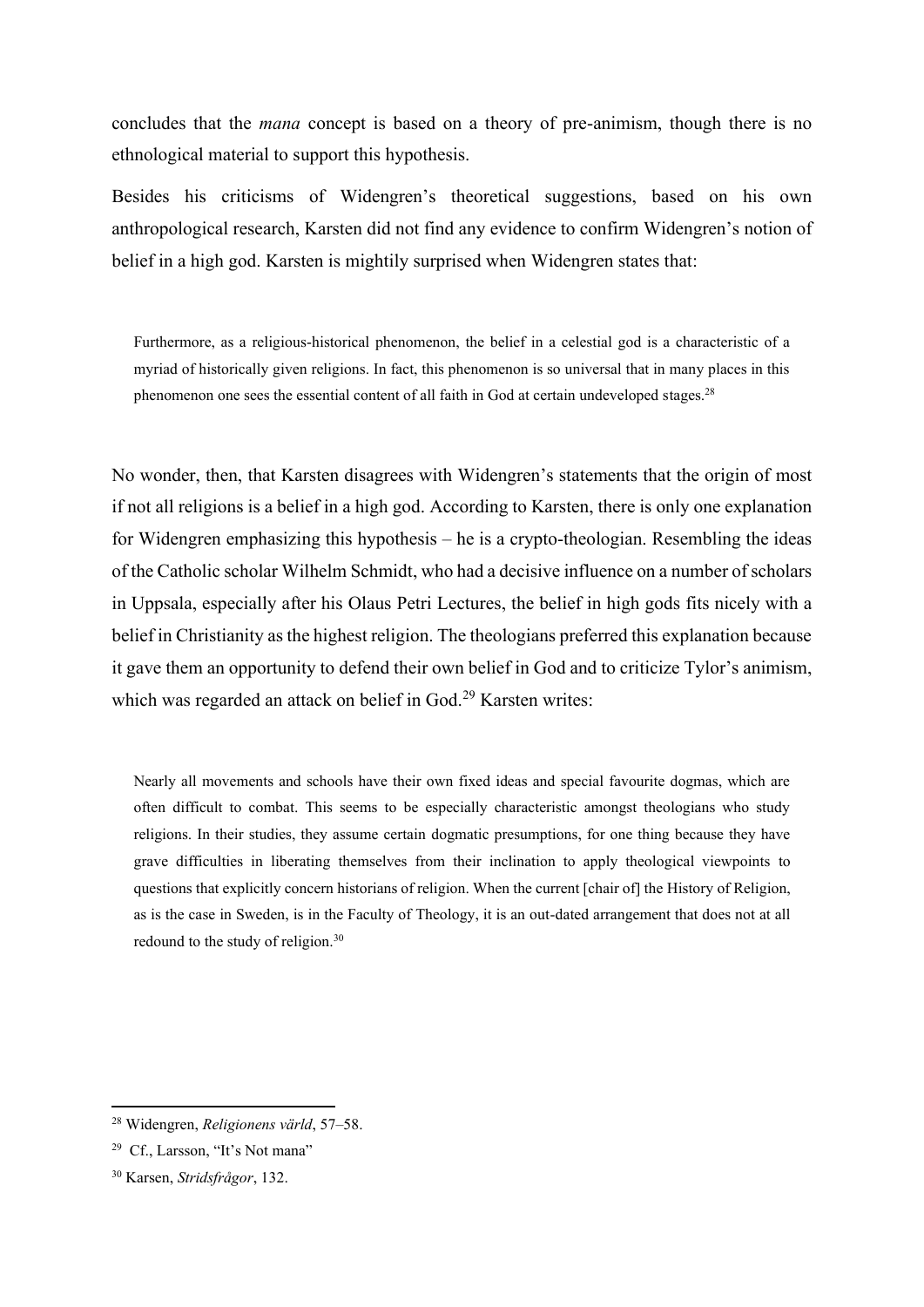Karsten elaborates on the issue of the existence of a high god further and claims that, if Widengren had only taken into consideration Karsten's own book *The Origins of Religion*, he would not have written that:

…the serious mistake made by the advocates of animism is that they have entirely neglected the role the form of belief in a personal god we call belief in a high god has played already in the oldest cultures.<sup>31</sup>

According to Karsten, there is no evidence that belief in a high god played the vital role the advocates of a pre-monotheistic stage had argued. For instance, there are no sources supporting the notion that the Finno-Ugric peoples or the Native Americans believed in a high god as a universal intercultural category, two research fields that Karsten had studied in detail. To make a strong contribution to the study of religions, a scholar would need to be able to read literature not only in Oriental languages, German, French and in English, but also in languages such as Portuguese and Spanish. Moreover, the scholar should be familiar with the religions of the Finno-Ugric and other North Asian peoples, which also presupposes a knowledge of the literature in Finnish and Russian.

Given his linguistic background, Karsten could easily show that Widengren had not paid enough attention to sources written in Finnish or Russian, nor to those in Spanish or Portuguese, two languages that Karsten had mastered in his own field studies in South America. His critical comment may seem somewhat childish – "I know more languages than you do". However, Widengren had often somewhat arrogantly referred to his own philological knowledge when he criticized other scholars for lacking the necessary language skills. One example of this argument is Widengren's harsh criticism of Thede Palm's (1907–1995) thesis *Wendische Kultstätten: Quellenkritische Untersuchungen zu den letzen Jahrhunderten Slavischen Heidentums* of 1937. In his evaluation of this work, he wrote:

The author from Lund is not a Slavist but has in any case achieved a good collection of material, which can serve as a starting point for future research. In principle, one must otherwise distance oneself from the previously abundant method of religious historians entering areas where they lack philological training.

<sup>31</sup> Karsten, "Modern nordisk", 26–27.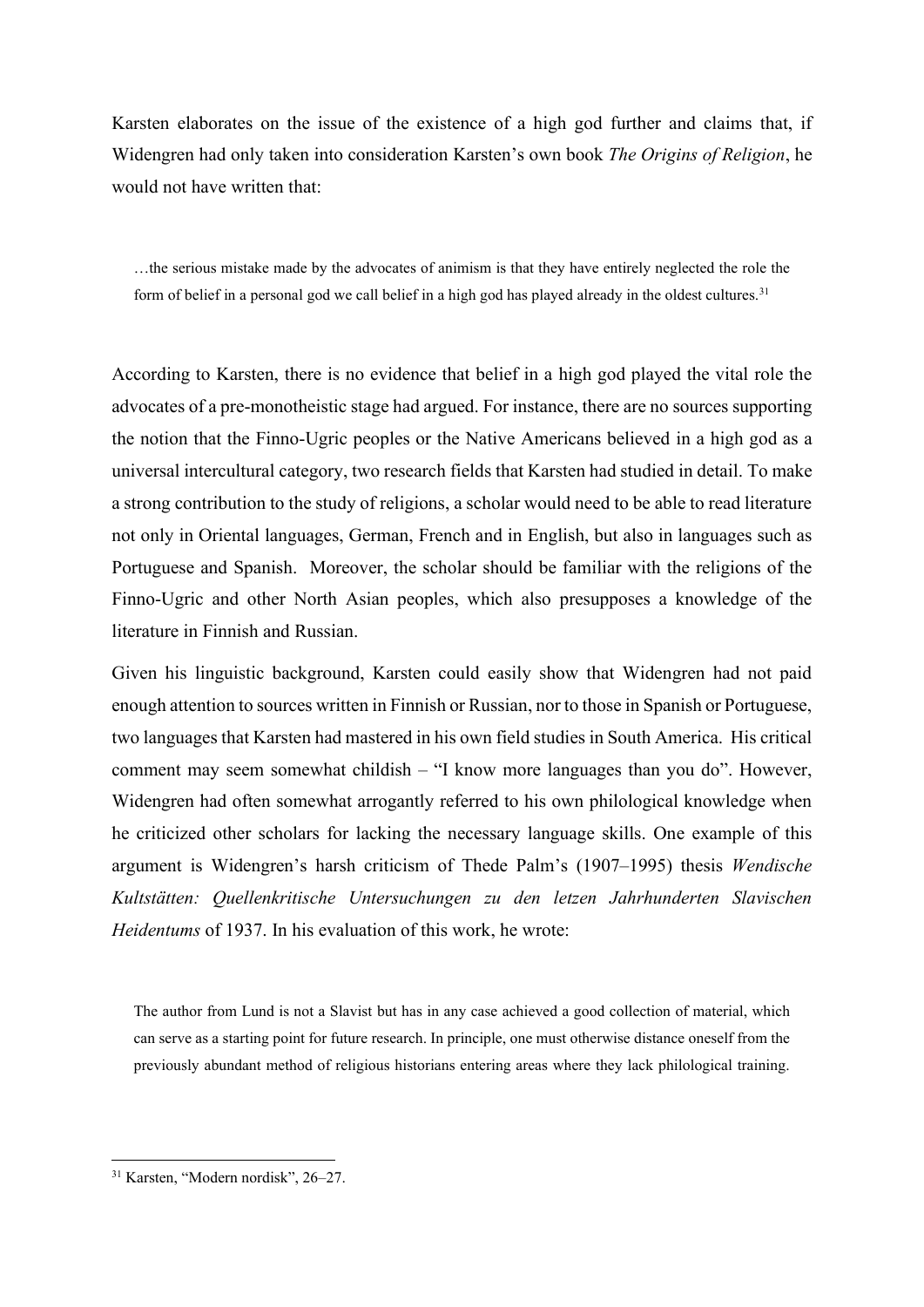Such breaking-free strolls have caused a great deal of inconvenience and burdened research with unnecessary hypotheses. <sup>32</sup>

The attitude in the quotation above may have provoked Karsten to point out that all scholars have their shortcomings. Nevertheless, Karsten had acquired genuine and thorough insights into the beliefs of Indian tribes in South America due to his many periods of fieldwork in that continent. That was certainly one of the main reasons for his fierce criticisms of Widengren: he had acquired knowledge of the field through his personal encounters and ethnographic fieldwork, experiences that Widengren lacked.

#### **Defence, counter-attacks by proxy and even deeper resentments: analysing the debate**

Widengren never replied to Karsten's fierce and provocative criticisms, although he was surely aware of the review of his books in *Finsk Tidskrift*, which appeared only two years after the publication of *Religionens värld*. Nevertheless, it is likely that Karsten's criticism was painful for Widengren. Apart from considering himself a historian of religion who was competent to undertake a comparative phenomenological study, Widengren often stressed his own knowledge of languages and criticised other scholars for their weaknesses in philology and the necessary languages.

Instead of Widengren, it was his friend and colleague Helmer Ringgren (1917–2012) who tried his best to defend Widengren in a reply also published in *Finsk Tidsskrift* in 1948.<sup>33</sup> In this short apology, he applauds Karsten for raising important questions, but considers him to be wrong in attacking Widengren's language skills and the theory of the high god. For instance, Ringgren stresses that Widengren knew Persian – a language mastered by neither Karsten nor Ringgren himself – and as a result surely knew his subject.

This response was odd, since Karsten never argued that Widengren do not know Persian or other oriental languages. On the contrary, Karsten's main and only argument is that Widengren's arguments were not supported by the sources that relate to North and South

<sup>32</sup> Geo Widengren, "Det senaste decenniets religionshistoriska forskning i Sverige," *Ord & Bild* (1945), 561.

<sup>33</sup> Helmer Ringgren, "Religionshistoriska stridsfrågor," *Finsk Tidskrift* 3 (1948): 132–139.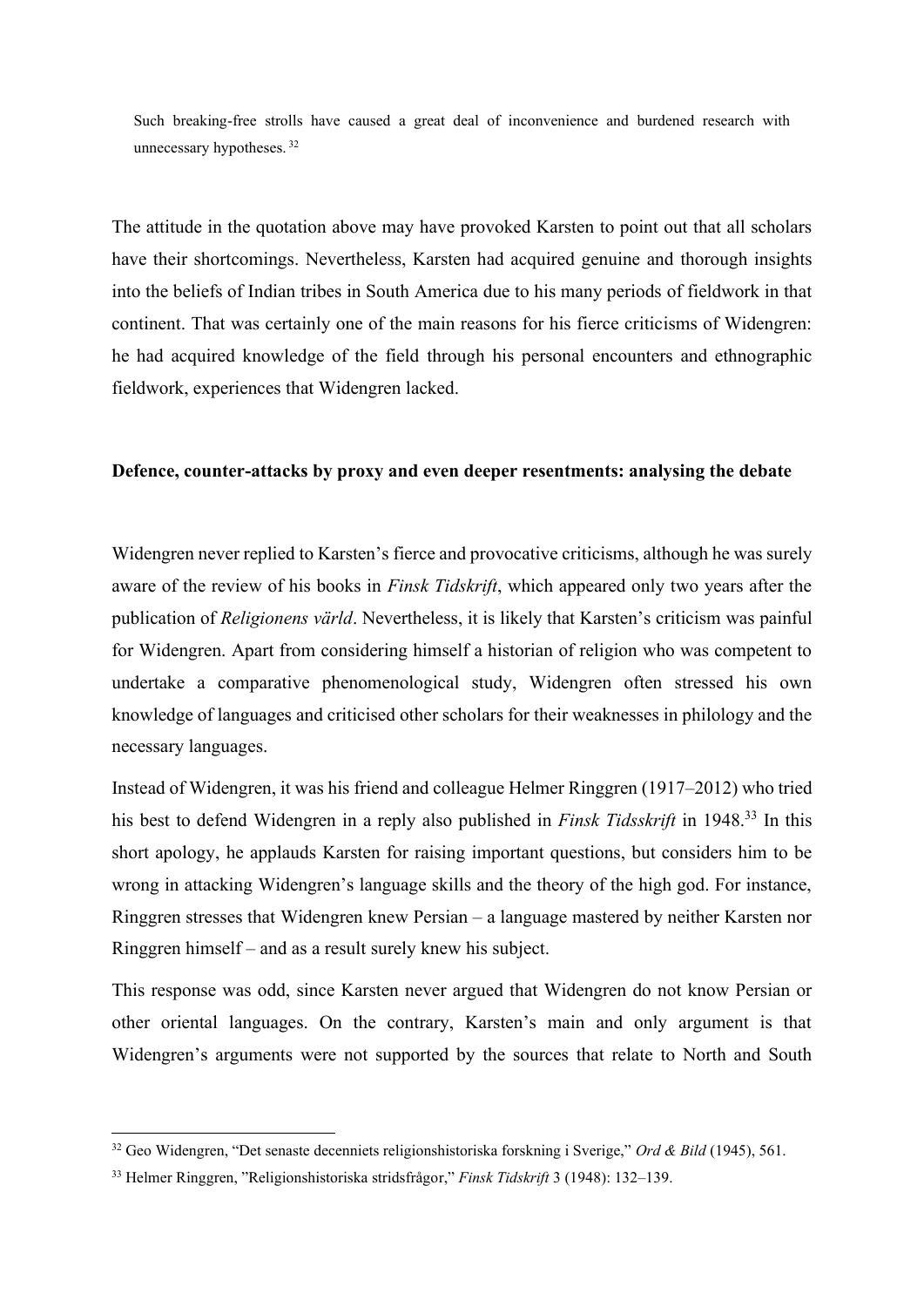America and the Finno-Ugric and other North Asian peoples. To know Persian or other Oriental languages does not, according to Karsten, justify general statements about all religions.

Furthermore, it is also clear that Ringgren shares Widengren's argument that we have good reasons to claim that the earliest and oldest belief in a religion is belief in a high god, although no new facts, arguments or evidence is provided to substantiate this statement. To Ringgren, it seems to be enough simply to say that a belief in a high god is most likely the origin of all religions. This theory (or hypothesis) does not require any empirical support if we are to agree with Ringgren and Widengren.

It should therefore come as no surprise that Karsten dismisses Ringgren's reply. For Karsten, Ringgren is best described as a faithful disciple who is trying to defend his teacher out of loyalty. In other words, Ringgren's reply to Karsten was a defence by proxy. However, we know of no data indicating that Widengren encouraged Ringgren to respond to Karsten's criticism.

Leaving aside Ringgren's reply, it is evident that Widengren and Karsten evaluated their earlier studies on evolutionism differently. While Widengren relied on a number of scholars associated with the British Myth and Ritual school – like, for example, James, Arthur M. Hocart (1883– 1939) and Samuel Henry Hooke (1874–1968) – and American anthropologists like Robert H. Lowie (1883–1957) and Goldenweiser, Karsten was genuinely suspicious of these scholars and their explanations.

Although we have not been able to find any evidence of a personal conflict between Karsten and Widengren, it seems that Karsten was upset at the Swedish scholar having neglected him and that his name was only mentioned as a sloppy scholar who believed in the theory of animism. Initially, it seems that the conflict between Widengren and Karsten was only a conflict between two male professors with strong egos, but on closer examination it is fair to suggest that Widengren had a tendency to pay more attention to theories and scholars who supported his readings and explanations, and hence boosted his own ideas, than to his sceptics and critics. Perhaps Karsten saw this more clearly than most scholars at that time did. He had been trained in both the human and social sciences, especially in anthropological and sociological methods and theories. For Karsten, Widengren may have represented an outdated approach to the study of religions that belonged to the past.

Even though Karsten's criticisms of Widengren's books were unforgiving, they were not personal. Ever since his early years at the University of Helsinki, Karsten had fought to free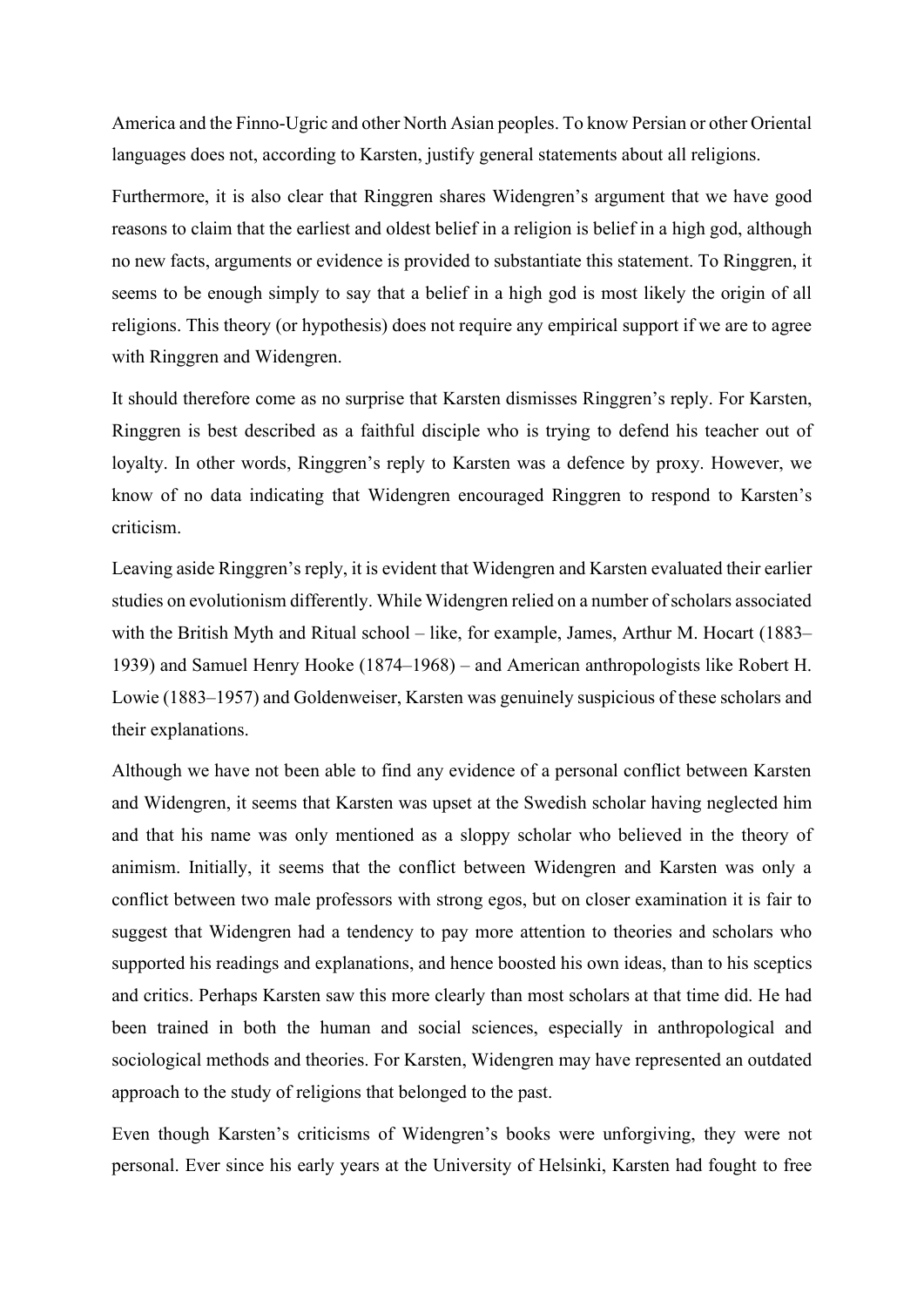the study of religions from the chains and prejudices of theology.<sup>34</sup> Consequently, it is evident that from the very beginning he adopted a critical attitude towards Widengren, who was then the holder of the Chair in the History of Religions and Psychology of Religions in the Faculty of Theology at the University of Uppsala. In Karsten's view, the Chair of the Study of Religions should be have been in the Faculty of Arts, not the Faculty of Theology.<sup>35</sup> This was a matter of principle, and of the existence of the study of religions as an independent discipline. For Karsten, it is likely that Widengren was seen as a representative of the Faculty of Theology, rather than a professor of religious studies.

With this in mind, it is understandable why Karsten disagreed with Widengren regarding the significance of a high god as the earliest stage of religion: his own field research did not support such an interpretation, and the theoretical underpinnings of this theory were seen as a defence of monotheism as the original religion (i.e., it was seen as a kind of *Ur-monotheismus*). Contrary to Widengren, Karsten's studies of the lives and beliefs of Native Americans in South America suggest that a belief in spirits was the earliest form of religion.

Karsten's own field materials confirmed Tylor's theory of animism and contradicted Widengren's hypothesis that the origin of religion was a belief in a high god. Therefore, it is wrong to argue that he blindly accepted the theory of animism as the earliest form of religion: his own research confirmed this notion. It is also evident that Karsten had a negative attitude towards theology, and from this point of view it was surely easier for him accept Tylor's theories.<sup>36</sup>

Consequently, Karsten believed that there was a connection between the theological atmosphere in Widengren's Department of Theology at Uppsala University and his conception of a high god. This link was unacceptable to Karsten. Ever since 1925, he had been firm in criticizing his colleagues, first Westermarck, and then Eirik Hornborg (1879–1965), Lucien Lévy-Bruhl (1857–1939), Wolfgang von Hagen (1908–1985), Thor Heyerdahl (1914–2002),

<sup>&</sup>lt;sup>34</sup> In his formative years Karsten had also studied theology for a year, mainly to satisfy his mother's wishes and to be able to argue with the theologians. Thereafter, he continued his studies of religion in the Faculty of Arts, supervised by none other than Edvard Westermarck.

<sup>&</sup>lt;sup>35</sup> This model was also introduced at the Uppsala university and Carl-Martin Edsman was appointed as the first professor at the Faculty of Philosophy (Humanities), see Larsson's opening chapter to this volume. It goes without saying that Widengren was very negative to this solution.

<sup>36</sup> On Tylor and theology, see Timothy Larsen, "E.B. Tylor, religion and anthropology," *The British Journal for the History of Science*, 46:3 (2013): 476–485.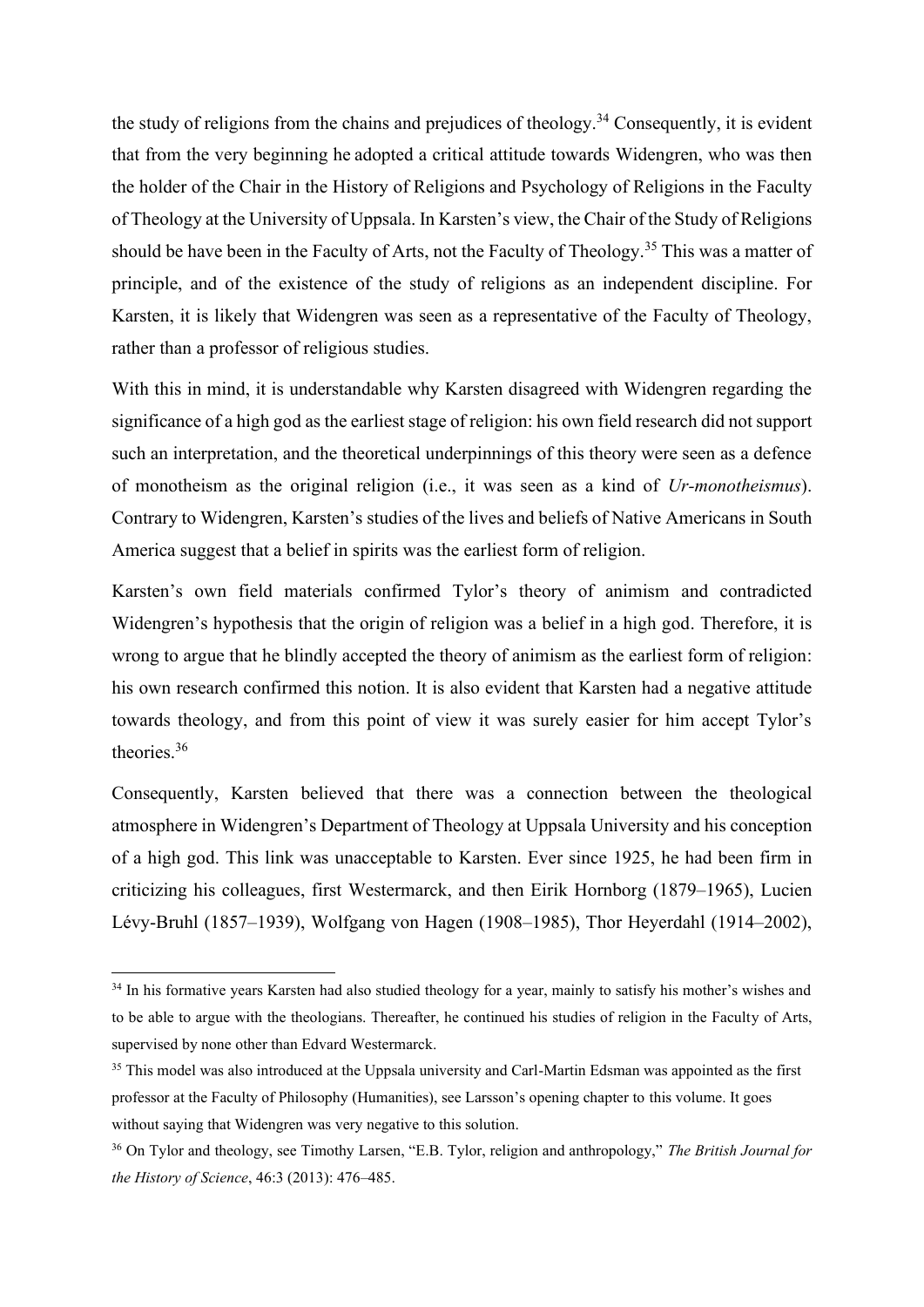Wilhelm Kopper (1886–1961) and Wilhelm Schmidt, for their theological preferences, theoretical weaknesses and scientific errors. Eventually, his undiplomatic attitude in his relations with other scholars made him an outsider within Finnish academic circles.<sup>37</sup> From this perspective, Widengren was just one of many colleagues whom Karsten criticized and with whom he eventually ended all contact.

Despite their differences, it is also possible to identify several similarities between Karsten and Widengren. Like Karsten, Widengren also fell out with several colleagues and was over-critical of theological explanations (on this matter, see Hjärpe's chapter in this volume). It is therefore surprising that Karsten and Widengren did not see these similarities and cooperated.

However, on the level of the various academic disciplines, we should not forget that in the 1940s new disciplines such as anthropology, psychology, sociology and the history of religions as a subject separate from theology were introduced in Sweden and Finland. One consequence of his long periods of fieldwork in South America was that Karsten had not been able to take part in planning the introduction of these new disciplines. Therefore, by the time Karsten returned to Finland, the country had become independent, and newly elected professors were defining their disciplines in accordance with modern international trends. In this process, Karsten became an outsider.

Compared to Karsten, Widengren rather benefitted from the academic changes that took place from the 1940s onwards, and his own professorship was a break with his predecessors' (i.e., Nathan Söderblom and Tor Andrae) connections to the Church of Sweden. Although we should not turn to psychological explanations, this development had an impact on Karsten's personal psychology. Over the years he grew quick to take offence. He was constantly defensive in protecting criticisms of his own research and of the discipline of the study of religions itself. This is the context in which Karsten chose to criticize Widengren's books, *Religionens värld* and *Religionens ursprung*.

That said, we need to remind ourselves that, although Widengren could be hard on others, he was also sensitive to criticisms of his own works. Unlike Karsten, he often met substantial criticism with silence or by holding on to his own cherished ideas and conclusions. It is hard to tell whether or not this was a conscious strategy that was common in Uppsala and Helsinki at the time, but it is nonetheless a factor that has had a negative effect on the legacy of the study of religions. Instead of paying attention to methodological issues, theoretical insights, critical

<sup>37</sup> Gothóni and Gothóni, *Rafael*, 241ff.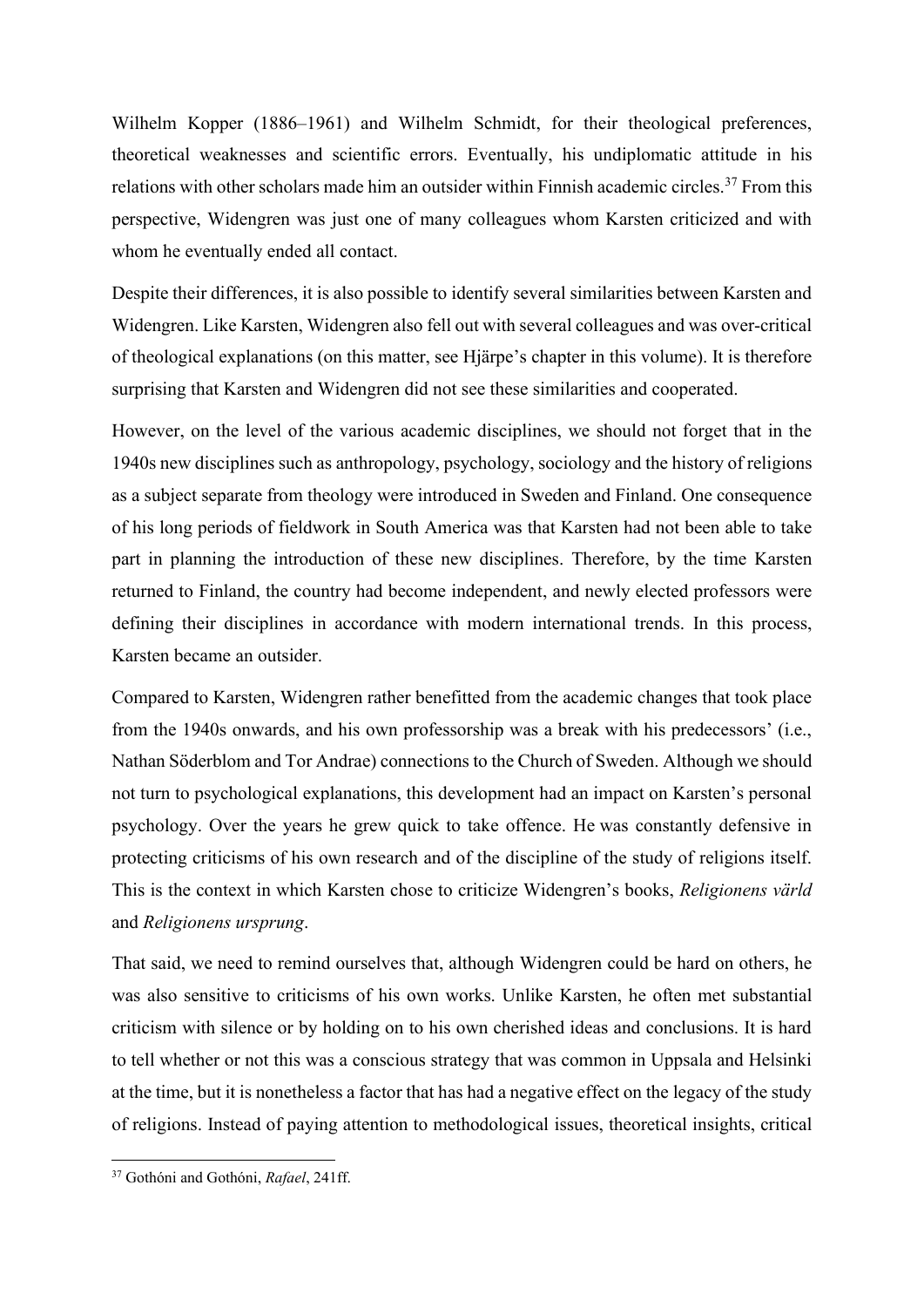objections and new scientific results that contradicted their respective earlier conclusions, both Karsten and Widengren refused to let go of their own ideas and their boosted egos.

#### **Conclusions**

In analysing Rafael Karsten's critical remarks on Geo Widengren's two publications, *Religionens värld* and *Religionens ursprung*, we have uncovered certain theoretical and methodological differences between this Finnish and this Swedish scholar of religions.

As a scholar, Karsten had conducted ethnographic field studies, while Widengren had remained a so-called armchair scholar. From Karsten's critical remarks, it is obvious that he regarded Widengren as a flawed scholar who suffered from several important methodological weaknesses. For instance, instead of assessing the available sources and the most recent findings in the study of religions, Widengren desperately clung on to his favourite convictions. One case in point is Widengren's critical attitude towards evolutionist perspectives. According to Karsten, his criticisms were basically inaccurate, because they rested on outdated conceptions that belonged to the nineteenth century, rather than on the latest studies.

Widengren was unwilling to see that his suggestion of a belief in high gods as the earliest form of religious belief in human history is also a kind of evolutionism and a defence of the so-called *Urmonotheismus*, i.e. the earliest form of monotheism. In his criticisms, Karsten even accuses Widengren of being a "crypto-theologian" in disguise and claimed that his theory was in effect a defence of Wilhelm Schmidt's theologically motivated research programme. Although the criticism is justified on several points, it is unlikely that Widengren was a crypto-theologian. On the contrary, he often stressed the necessity of making a distinction between personal faith and the study of religions (see, for instance, Hjärpe's chapter in this volume). There is no evidence that Widengren was a believer in religion of any kind.

Leaving aside this scholarly debate, there are also personal similarities between Karsten and Widengren. Both had strong egos, were self-confident and were not afraid of voicing their opinions on any matter. Consequently, they had no problem attracting enemies both within and outside academia. Without exaggerating their personal traits, it is something of a mystery why Widengren never responded officially to Karsten's polemical and aggressive critique. Widengren's strategy seems to have been to ignore the criticism and to carry on his research with even greater passion. Instead of embracing the critique and assessing its validity, which we would argue is the only sound academic approach to criticism, he decided not to respond at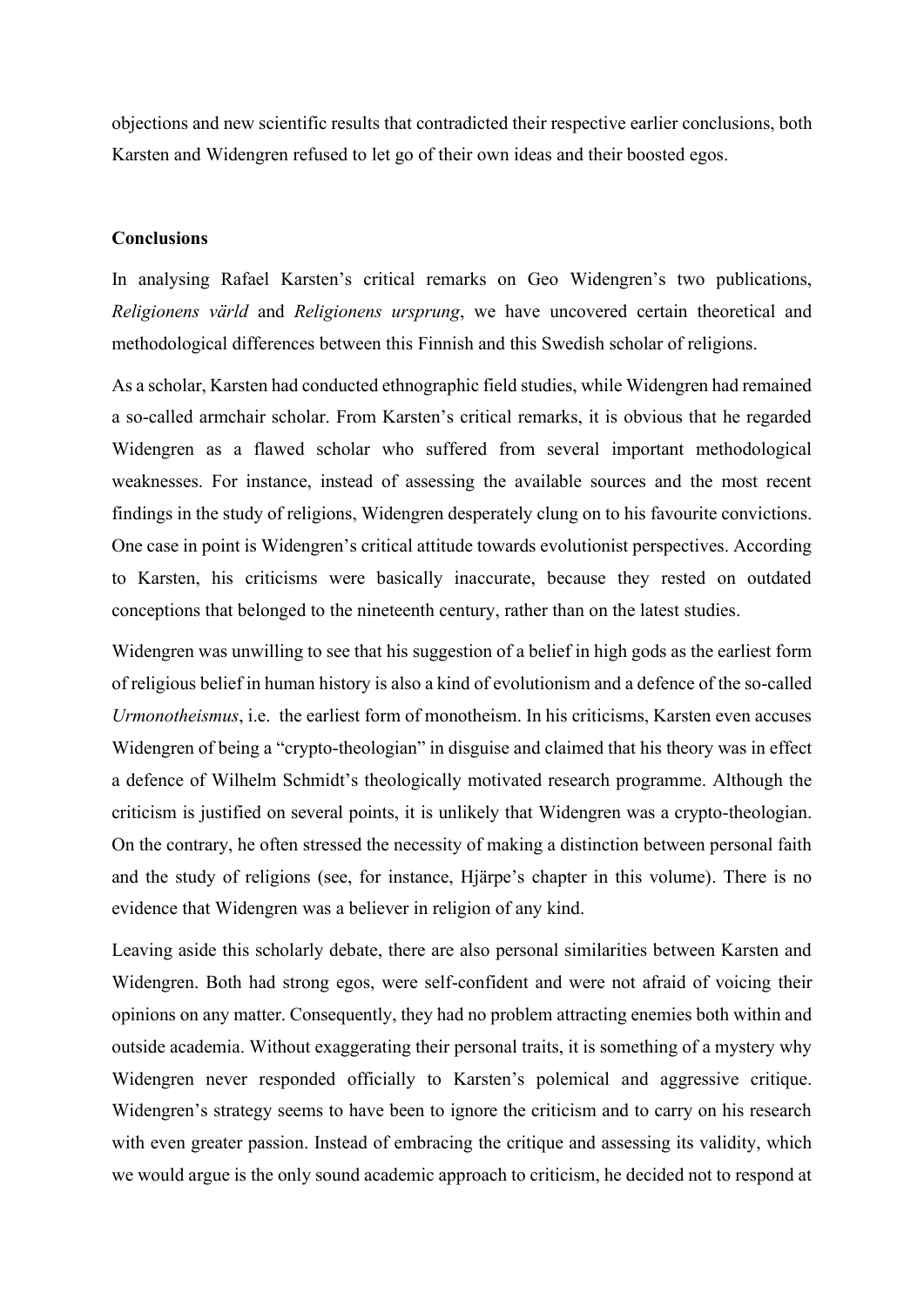all. It is unclear whether this was a conscious strategy or not, but it might be one of the reasons why Widengren's importance declined so rapidly after his retirement from Uppsala University in 1973.

To some extent, Widengren's retirement can be seen as the end of a golden era in the history of religions in Sweden. However, if we truly want to learn from the past (if indeed that is possible), Widengren's way of handling criticism reminds us that academic work and research are a cumulative process, not a one-man show. Instead of viewing criticism as personal failure, criticism is the nerve that drives future research and ensures that we acquire more solid and better knowledge about both the past and the present.

We all know it can be devastating to see one's cherished ideas being ripped apart, but that is the beauty of being a scientist and an academic scholar. If we are not prepared to accept criticism, our work has to some extent been pointless because it has not contributed to the cumulative learning we identify with science and scholarship. Future generations of scholars in the field of the studies of religions must therefore learn to live with criticism and to present their research so it can be tested by other scholars. In our view this is one of the most important lessons we can learn from Karsten's and Widengren's quite futile academic skirmishes.

#### **References**

- Carver, W.O. "Reflection on Geo Widengren's phenomenological method," *Scriptura*, 2 (1986): 21–39.
- Casadio, Geovanni. "NVMEN, Brill and the IAHR in Their Early Years: Glimpses at Three Parallel Stories from an Italian Stance." In *NVMEN, the Academic Study of Religion, and the IAHR*, eds. Armin Geertz and Tim Jensen. Leiden and Boston: Brill, 2016, 303–348.
- Goldenweiser, Alexander, "Evolution, Social." In *Encyclopaedia of the Social Sciences*, ed. Edwin R. A. Seligman. New York: The Macmillan Company, 1931, 656–662.
- Gothóni, Raili and Gothóni, René. *Rafael Karsten bland indianfolken i Sydamerika.* SFV:s biografiserie 15. Vasa: Svenska folkskolans vänner, 2018.
- Gothóni, René. *Words matter: hermeneutics in the study of religions*. Bern: Peter Lang 2011.
- Haldar, Alfred. "Recension av Geo Widengren: Religionens värld," *Kyrkohistorisk årsskrift* (1945): 376–380.
- Karsten, Rafael. "Teorin om >>urmonoteismen<<," *Finsk Tidskrift* 143:5(1948): 254–255. Karsten, Rafael. "Modern nordisk religionsvetenskap," *Finsk Tidskrift*, 141:1(1947): 15–30.